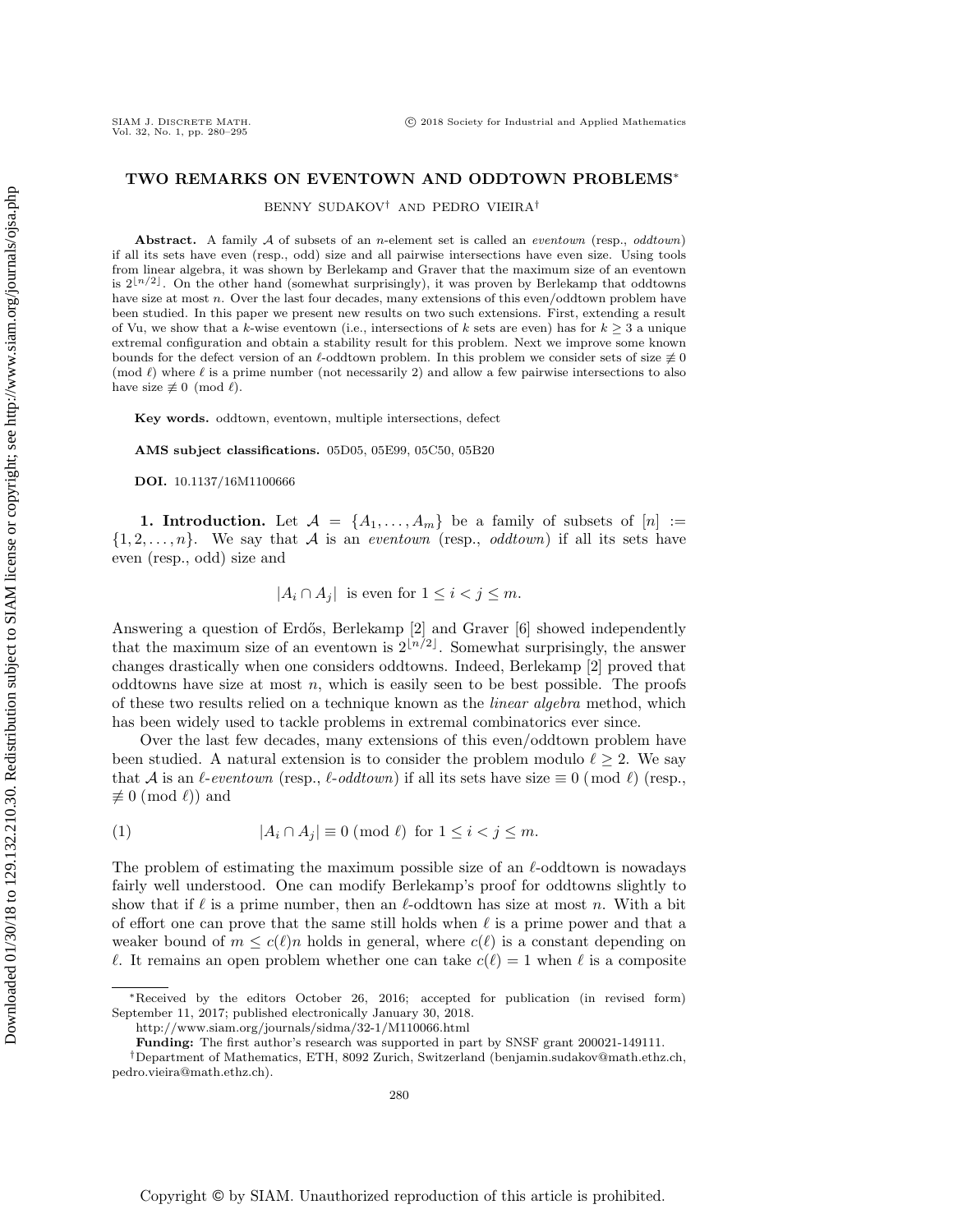number. For further details and related problems see the excellent monograph [\[1\]](#page-15-2) of Babai and Frankl.

For  $\ell\text{-}eventowns$  a bit less is known. A natural lower bound construction for the maximum size of an  $\ell$ -eventown is  $2^{\lfloor n/\ell \rfloor}$ . This arises from considering  $\lfloor n/\ell \rfloor$  disjoint subsets  $B_1, \ldots, B_{\lfloor n/\ell \rfloor}$  of  $[n]$  of size  $\ell$  and taking  $\mathcal{A} = \{\bigcup_{i \in S} B_i : S \subseteq [\lfloor n/\ell \rfloor] \}$ . It turns out surprisingly that for large  $\ell$  there are significantly larger  $\ell$ -eventowns. In-deed, Frankl and Odlyzko [\[5\]](#page-15-3) found a nice construction of  $\ell$ -eventowns of size at least  $(c\ell)^{\lfloor n/(4\ell)\rfloor}$ , where  $c > 0$  is an absolute constant. Their construction relies on a clever use of Hadamard matrices. In addition, they showed that any  $\ell$ -eventown has size at most  $2^{O(\log \ell/\ell)n}$  as  $n \to \infty$ . These two results combined certify that the maximum possible size of an  $\ell$ -eventown is of order  $2^{\Theta(\log \ell/\ell)n}$  as  $n \to \infty$ .

Our results will focus on two other extensions of the even/oddtown problem that have been considered in the past. The first one extends property [\(1\)](#page-0-0) to multiple intersections. The second one is a defect version of the  $\ell$ -oddtown problem, obtained by relaxing condition [\(1\)](#page-0-0). We shall discuss these two extensions as well as our results in the next two subsections.

1.1. Multiple intersections. We say that  $A = \{A_1, \ldots, A_m\}$  is a k-wise  $\ell$ -eventown if

<span id="page-1-2"></span>(2) 
$$
\left| \bigcap_{i \in S} A_i \right| \equiv 0 \pmod{\ell} \text{ for every nonempty } S \subseteq [m] \text{ of size } |S| = k.
$$

 $\mathbf{I}$ 

For simplicity, we refer to a  $k$ -wise 2-eventown simply as a  $k$ -wise eventown. We remark that a 2-wise eventown is not the same as an eventown, since in the former we do not require that the sets themselves have even size.

The problem of maximizing the size of k-wise eventowns is nowadays well understood. For  $k = 1$ , a k-wise eventown A is just a family of even-sized sets. Thus,  $|\mathcal{A}| \leq \sum_{i=0}^{\lfloor n/2 \rfloor} {n \choose 2i} = 2^{n-1}$ , a bound which is attained by taking  $\mathcal{A}$  to be the family of all subsets of  $[n]$  of even size. The case  $k = 2$  was first considered in the papers of Berlekamp [\[2\]](#page-15-0) and Graver [\[6\]](#page-15-1), who showed that the maximum size of a 2-wise eventown is  $n+1$  if  $n \leq 5$ ,  $2^{\lfloor n/2 \rfloor}$  if  $n \geq 6$  is even and  $2^{\lfloor n/2 \rfloor} + 1$  if  $n \geq 7$  is odd. Later, Vu [\[13\]](#page-15-4) addressed the general case.

<span id="page-1-0"></span>THEOREM 1 (Vu [\[13\]](#page-15-4)). There is a constant  $c > 0$  such that for any  $k \geq 2$  the maximum size of a k-wise eventown in a universe of size  $n \geq c \log_2 k$  is  $2^{\lfloor n/2 \rfloor}$  if n is even and  $2^{\lfloor n/2 \rfloor} + k - 1$  if n is odd.

In extremal combinatorics, given an extremal result like Theorem [1,](#page-1-0) it is common to ask what possible extremal configurations exist. In many problems, one can classify all the extremal configurations or at least describe some of their structural properties. When there is a unique extremal configuration, it is often the case that a *stability* result holds. This means that one can give a precise structural description not just of the extremal configuration but also of nearly extremal configurations.

Given Theorem [1,](#page-1-0) it is therefore natural to investigate what  $k$ -wise eventowns of maximum possible size look like and whether a stability version of Theorem [1](#page-1-0) exists. The next construction provides k-wise eventowns with the sizes indicated in Theorem [1](#page-1-0) for any  $k \ge 2$  and  $n \ge 2\lceil \log_2(k-1) \rceil$ .

<span id="page-1-1"></span>CONSTRUCTION 1. (i) Let  $B_1, \ldots, B_{\lfloor n/2 \rfloor}$  be  $\lfloor n/2 \rfloor$  disjoint subsets of  $[n]$  of size 2. The family  $\mathcal{A} = \{\bigcup_{i \in S} B_i : S \subseteq [[n/2]]\}$  is a k-wise eventown of size  $2^{\lfloor n/2 \rfloor}$  for every  $k \in \mathbb{N}$ .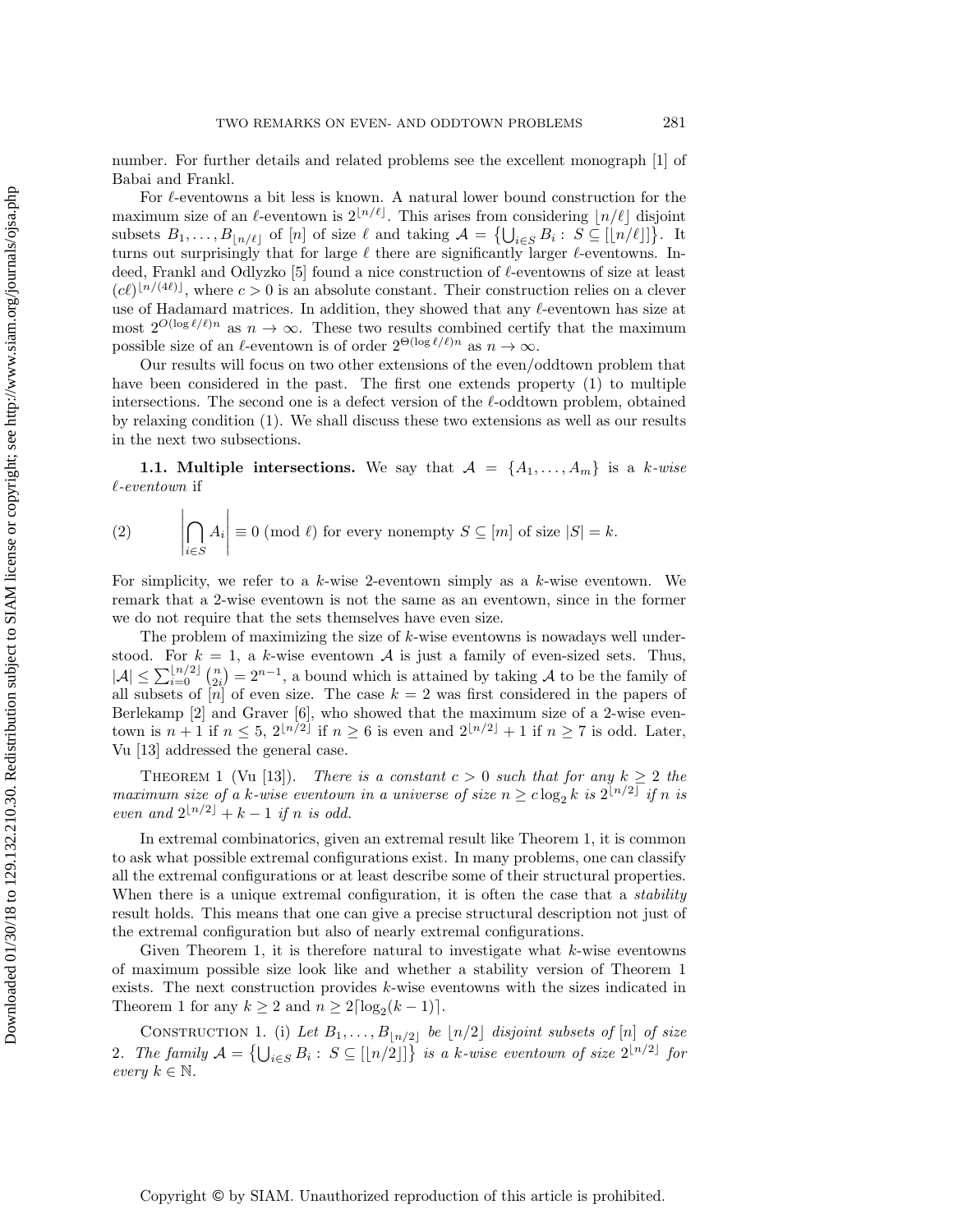(ii) If n is odd, let  $B_1, \ldots, B_{\lfloor n/2 \rfloor}$  and A be as in (i). Let  $i \in [n]$  be the unique element not covered by the sets  $B_1, \ldots, B_{\lfloor n/2 \rfloor}$  and let  $C_1, \ldots, C_{k-1}$  be any  $k-1$ distinct sets in A (for this we need that  $n \geq 2\lceil \log_2(k-1) \rceil$ ). If we add to A the  $k-1$ sets  $C_1 \cup \{i\}, \ldots, C_{k-1} \cup \{i\}$ , then the resulting family is a k-wise eventown of size  $2^{\lfloor n/2 \rfloor} + k - 1.$ 

For  $k = 2$ , the families considered in Construction [1](#page-1-1) are by no means the only examples of 2-wise eventowns of maximum size. For example, for  $n$  even, one can show that for any 2-wise eventown  $A$  with even-sized sets, there exists a 2-wise eventown  $B$ containing A of size  $2^{\lfloor n/2 \rfloor}$  (see, e.g., Example 1.1.10 of Babai and Frankl [\[1\]](#page-15-2)). This allows one to produce many highly nonisomorphic 2-wise eventowns of maximum possible size, by starting with very different looking small 2-wise eventowns  $A$  with even-sized sets and then extending them to 2-wise eventowns of maximum possible size. Given this phenomenon, it is natural to ask what happens for  $k \geq 3$ . We prove that in this case the extremal construction of a k-wise eventown is unique. Moreover, a stability result holds.

<span id="page-2-0"></span>THEOREM 2. Let A be a k-wise eventown on [n] for some  $k \geq 3$ . If  $|\mathcal{A}| >$  $\frac{3}{4}2^{\lfloor n/2 \rfloor} + (k-1)n$  and  $n \geq 2\lceil \log_2(k-1) \rceil + 4$ , then A is a subfamily of a family in Construction [1](#page-1-1).

In order to establish Theorem [2](#page-2-0) it will be convenient for us to consider a strength-ening of [\(2\)](#page-1-2). We say that A is a *strong k-wise*  $\ell$ *-eventown* if it is a k'-wise  $\ell$ -eventown for every  $k' \in \{1, 2, \ldots, k\}$ . The problem of estimating the maximum size of a strong k-wise eventown is a simple one. For  $k = 1$ , a strong k-wise eventown is the same as a k-wise eventown and so, as mentioned earlier, its maximum possible size is  $2^{n-1}$ . For  $k \geq 2$ , a strong k-wise eventown is also an eventown and thus has size at most  $2^{\lfloor n/2 \rfloor}$ . Construction [1\(](#page-1-1)i) certifies that strong k-wise eventowns of this size exist for every  $k$ . As was the case with 2-wise eventowns, there are many highly nonisomorphic strong 2-wise eventowns of size  $2^{\lfloor n/2 \rfloor}$ . However, as our next result shows, for  $k \geq 3$  the families in Construction [1\(](#page-1-1)i) are the only strong k-wise eventowns of size  $2^{\lfloor n/2 \rfloor}$  and, furthermore, a stability result holds.

<span id="page-2-1"></span>THEOREM 3. If A is a k-wise eventown in [n] for every  $k \in \mathbb{N}$ , then there exist disjoint even-sized subsets  $B_1, \ldots, B_s$  of  $[n]$  such that  $A \subseteq \{\bigcup_{i \in S} B_i : S \subseteq [s]\}.$ Furthermore, for  $k \geq 2$ , if A is a strong k-wise eventown in [n] but not a  $(k+1)$ -wise eventown, then  $|\mathcal{A}| \leq 2^{\lfloor n/2 \rfloor - (2^k - k - 2)}$ .

We remark that strong k-wise eventowns which are not  $(k + 1)$ -wise eventowns exist only for  $n \geq 2^{k+1} - 1$ . Moreover, the upper bound in Theorem [3](#page-2-1) is best possible as there exist strong k-wise eventowns of size  $2^{\lfloor n/2\rfloor-(2^k-k-2)}$  which are not  $(k+1)$ wise eventowns for any  $n \geq 2^{k+1} - 1$ . We discuss this in section [3](#page-4-0) after proving Theorem [3.](#page-2-1)

Far less is known about the maximum possible size of (strong) k-wise  $\ell$ -eventowns when  $\ell > 2$ . We address this problem in section [5.](#page-13-0)

**1.2.** Defect version for  $\ell$ -oddtowns. We say that  $A = \{A_1, \ldots, A_m\}$  is a d-defect  $\ell$ -oddtown if for every  $i \in [m]$  we have  $|A_i| \neq 0 \pmod{\ell}$  and there are at most d indices  $j \in [m] \setminus \{i\}$  such that  $|A_i \cap A_j| \not\equiv 0 \pmod{\ell}$ . Note that a 0-defect  $\ell$ oddtown is the same as an  $\ell$ -oddtown. For simplicity, we refer to a  $d$ -defect 2-oddtown simply as a  $d$ -defect oddtown. Vu  $[12]$  considered the problem of maximizing the size of a d-defect oddtown, solving it almost completely. His results imply the following.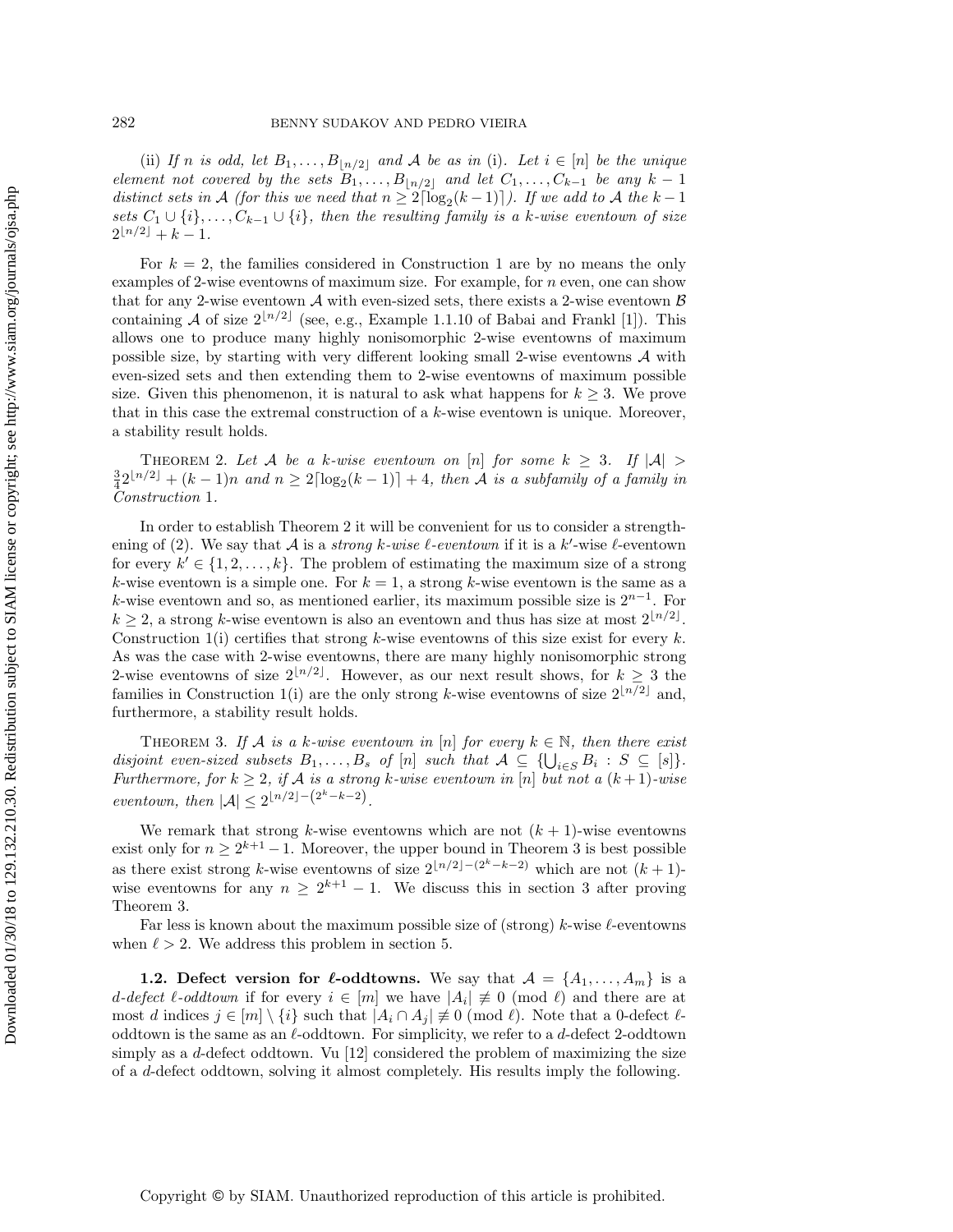THEOREM 4 (Vu [\[12\]](#page-15-5)). The maximum size of a d-defect oddtown in  $[n]$  is  $(d+1)(n-2\lceil \log_2(d+1) \rceil)$  for any  $d \ge 0$  and  $n \ge d/8$ .

For  $\ell > 2$ , Vu observed that the maximum size of a d-defect  $\ell$ -oddtown is at most  $(d+1)n$  if  $\ell$  is a prime number and at least  $(d+1)(n-\ell \lceil \log_2(d+1) \rceil)$  for every  $\ell$ . Our next result improves Vu's upper bound of  $(d + 1)n$  on the maximum size of a d-defect  $\ell$ -oddtown when  $\ell > 2$  is a prime number.

<span id="page-3-1"></span>THEOREM 5. Let  $\ell$  be a prime number and suppose  $\mathcal A$  is a d-defect  $\ell$ -oddtown in the universe [n]. There is a constant  $C > 0$  such that if  $n \geq C d \log d$ , then  $|\mathcal{A}| \leq (d+1)(n-2(\lceil \log_2(d+2) \rceil - 1)).$ 

<span id="page-3-2"></span>For  $d = 1$  we can show that this upper bound is essentially best possible.

THEOREM 6. Let  $\ell$  be a prime number. If  $A$  is a 1-defect  $\ell$ -oddtown in [n], then  $|A| \leq \max\{n, 2n-4\}$ . Moreover, there exist 1-defect  $\ell$ -oddtowns of size  $2n-4$  for infinitely many values of n.

It turns out that Vu's lower bound of  $(d + 1)(n - \ell \lceil \log_2(d + 1) \rceil)$  can also be improved for some values of d and  $\ell$ . We discuss this briefly in the last section of the paper.

Organization of the paper. In section [2](#page-3-0) we introduce some auxiliary lemmas which we need in the proofs of our results. In section [3](#page-4-0) we present the proofs of Theorems [2](#page-1-2) and [3.](#page-2-1) In section [4](#page-9-0) we prove Theorems [5](#page-3-1) and [6.](#page-3-2) Finally, in section [5](#page-13-0) we discuss further extensions of the problems considered as well as related open problems.

<span id="page-3-0"></span>**2. Auxiliary results.** The following lemma (see, e.g., Example 1.1.8 of [\[1\]](#page-15-2)) will be useful for us in the proof of Theorem [2.](#page-2-0)

LEMMA 7 (skew oddtown theorem). Suppose  $R_1, \ldots, R_m$  and  $B_1, \ldots, B_m$  are subsets of  $[n]$  such that the following conditions hold:

<span id="page-3-5"></span><span id="page-3-4"></span>(a)  $|R_i \cap B_i| \not\equiv 0 \pmod{2}$  for every  $i \in [m]$ ;

(b)  $|R_i \cap B_j| \equiv 0 \pmod{2}$  for  $1 \leq i < j \leq m$ .

Then  $m \leq n$ .

For any graph G we denote by  $\chi(G)$  and  $\Delta(G)$  the chromatic number and maximum degree of G, respectively. Recall that for any graph G one has  $\chi(G) \leq \Delta(G) + 1$ (see, e.g.,  $[4]$ ). In the proof of Theorem [5](#page-3-1) we will be interested in the cases in which equality holds. For that we make use of Brooks' theorem [\[3\]](#page-15-7).

THEOREM 8 (Brooks' theorem). For any graph G, we have  $\chi(G) \leq \Delta(G)$  unless G contains a copy of  $K_{\Delta(G)+1}$  or  $\Delta(G) = 2$  and G contains a cycle of odd length.

The next auxiliary lemmas use basic linear algebra. All the vector spaces considered will be over the field  $\mathbb{F}_\ell$ , where  $\ell$  is a prime number and the dot product considered  $\sum_{i=1}^n x_i y_i$  for  $(x_1,\ldots,x_n), (y_1,\ldots,y_n) \in \mathbb{F}_{\ell}^n$ . We will say that a subspace U of  $\mathbb{F}_{\ell}^n$ will always refer to the standard inner product such that  $(x_1, \ldots, x_n) \cdot (y_1, \ldots, y_n) =$ is nondegenerate if the dot product in  $U$  is a nondegenerate bilinear form, meaning that for any nonzero vector  $u \in U$  there exists  $v \in U$  such that  $u \cdot v \neq 0$ . The next well-known lemma follows from Proposition 1.2 of Chapter XV of [\[8\]](#page-15-8).

LEMMA 9. Let V be a nondegenerate subspace of  $\mathbb{F}_{\ell}^n$  and U a subspace of V. Denote by  $U^{\perp}$  the orthogonal complement of U in V with respect to the dot product. Then,

<span id="page-3-3"></span>(a)  $\dim U + \dim U^{\perp} = \dim V;$ 

(b) if U is nondegenerate, then  $U^{\perp}$  is also nondegenerate.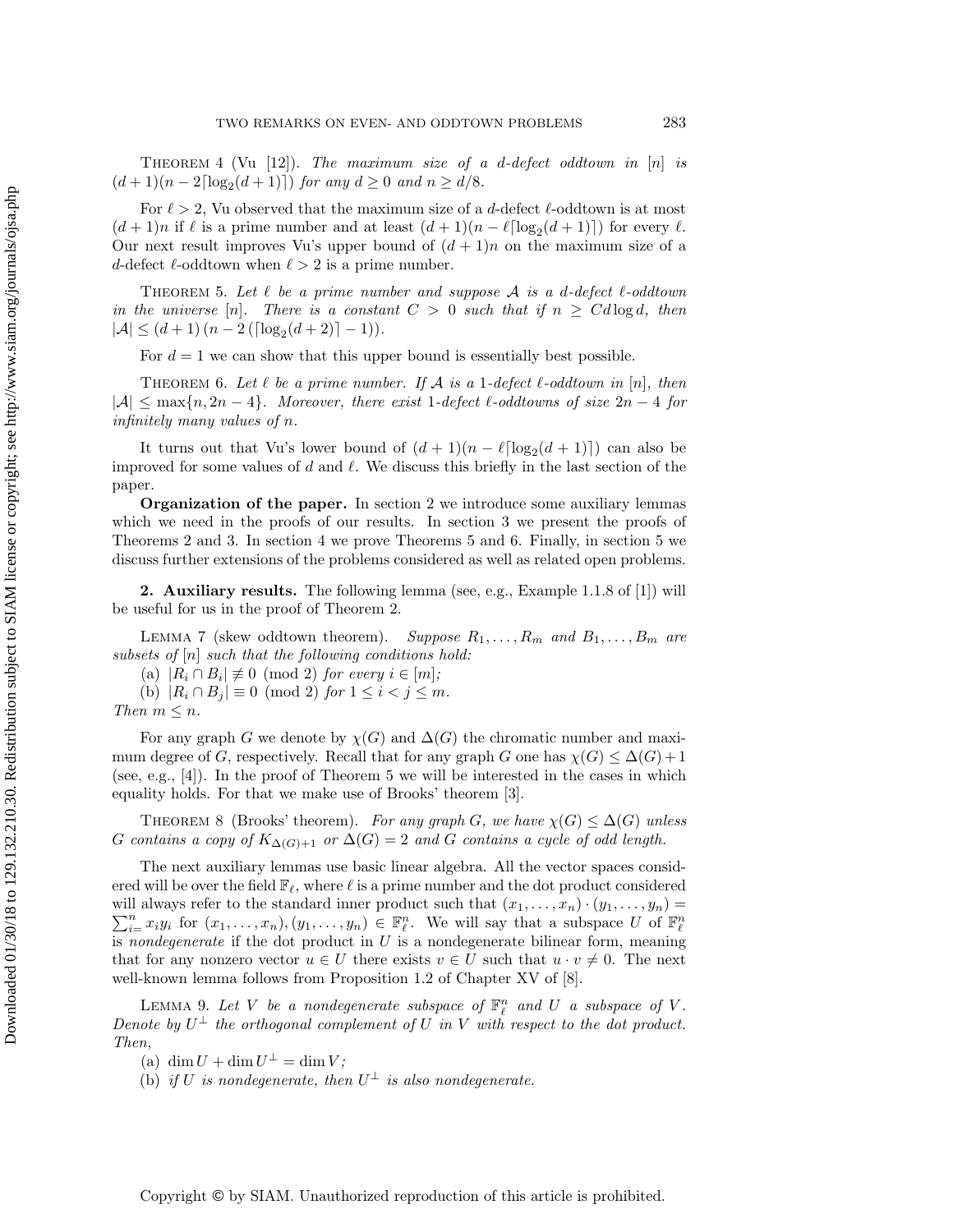Note that any d linearly independent vectors in  $\mathbb{F}_{\ell}^n$  span a subspace of size  $\ell^d$ . Therefore, given t distinct vectors  $v_1, \ldots, v_t$  in  $\mathbb{F}_\ell^n$  one can always find  $\lceil \log_\ell t \rceil$  of them which are linearly independent (e.g., take a basis of the subspace spanned by  $v_1, \ldots, v_t$  consisting of vectors from this set). This is best possible in general but it can be improved under certain conditions on these vectors. A good example of this is the following theorem of Odlyzko [\[9\]](#page-15-9), which will be useful for us.

THEOREM 10. Let  $\ell$  be a prime number and n a natural number. Given t distinct  $\{0,1\}$ -vectors in  $\mathbb{F}_\ell^n$  one can find at least  $\lceil \log_2 t \rceil$  of them which are linearly independent.

In the proof of Theorem [5](#page-3-1) we will make use of the following lemma of this type.

<span id="page-4-3"></span>LEMMA 11. Suppose  $b_1, \ldots, b_t$  are distinct  $\{0,1\}$ -vectors in a nondegenerate subspace W of  $\mathbb{F}_{\ell}^n$  which satisfy the property that for every  $i, j \in [t]$ :  $(b_1 \cdot b_1)(b_i \cdot b_j)$  $(b_1 \cdot b_i)(b_1 \cdot b_j) \neq 0$ . Then dim  $W \geq 2\lceil \log_2(t+1) \rceil - 1$ .

*Proof.* For each  $i \in [t]$  define  $c_i := (b_1 \cdot b_1)b_i - (b_1 \cdot b_i)b_1$ . Let B and C be the linear subspaces generated by  $b_1, \ldots, b_t$  and  $c_1, \ldots, c_t$ , respectively, and let  $C^{\perp}$  denote the orthogonal complement of  $C$  in  $W$  with respect to the dot product. Note that

<span id="page-4-1"></span>
$$
c_i \cdot b_j = (b_1 \cdot b_1)(b_i \cdot b_j) - (b_1 \cdot b_i)(b_1 \cdot b_j) = 0
$$

for every  $i, j \in [t]$  and so it follows that  $C \subseteq B \subseteq C^{\perp}$ . Moreover, we know that  $b_1 \notin C$  since  $b_1 \cdot b_1 \neq 0$  and so dim  $C \leq \dim B - 1$ . In addition, by the definition of the vectors  $c_1, \ldots, c_t$  it follows that  $B = C + \text{span}(b_1)$  and so dim  $C \geq \dim B - 1$ . We conclude then that dim  $C = \dim B - 1$ .

By (a) of Lemma [9](#page-3-3) we have dim  $C + \dim C^{\perp} = \dim W$  and so we get

$$
\dim W \ge \dim B + \dim C = 2 \dim B - 1.
$$

Finally, since  $b_1, \ldots, b_t$  and the 0-vector are  $t + 1$  distinct  $\{0, 1\}$ -vectors (because  $b_i \cdot b_i \neq 0$ ) it follows from Theorem [10](#page-4-1) that dim  $B \geq \lceil \log_2(t+1) \rceil$ .  $\Box$ 

Remark. For  $\ell = 2$ , since all the vectors in  $\mathbb{F}_2^n$  are  $\{0, 1\}$ -vectors, one can apply Theorem [10](#page-4-1) to the vectors in C to get the stronger bound dim  $W \ge 2\lceil \log_2 t \rceil + 1$ . We believe that one should be able to get the same bound for any prime  $\ell$ .

<span id="page-4-0"></span>3. k-wise eventowns. In this section we present the proofs of Theorems [2](#page-2-0) and [3.](#page-2-1) The main ingredient in the proof of Theorem [2](#page-2-0) is the structure of large strong k-wise eventowns obtained from Theorem [3.](#page-2-1) Therefore, we start with the proof of the latter and later use it to deduce the proof of the former.

**3.1. Proof of Theorem [3.](#page-2-1)** In the next lemma, we prove the first half of the statement in Theorem [3,](#page-2-1) characterizing the families which are k-wise eventowns for every  $k \in \mathbb{N}$ .

<span id="page-4-2"></span>LEMMA 12. If A is a k-wise eventown for every  $k \in \mathbb{N}$ , then there exist disjoint even-sized subsets  $B_1, \ldots, B_s$  of  $[n]$  such that  $A \subseteq \{\bigcup_{i \in S} B_i : S \subseteq [s]\}.$ 

*Proof.* Suppose  $A = \{A_1, \ldots, A_m\}$  is a k-wise eventown for every  $k \in \mathbb{N}$ . Define for each  $i \in [m]$  the sets  $A_i^0 := A_i$  and  $A_i^1 := [n] \setminus A_i$ . Set  $\mathcal{T} = \{0, 1\}^m \setminus \{(1, 1, \ldots, 1)\}$ and given a tuple  $t = (t_i)_{i \in [m]} \in \mathcal{T}$  let  $B_t := \bigcap_{i \in [m]} A_i^{t_i}$ . To prove Lemma [12](#page-4-2) it suffices to show that the sets  $\{B_t : t \in \mathcal{T}\}\$  satisfy the following:

- (a) For every  $i \in [m]$  there exists a set  $T_i \subseteq \mathcal{T}$  such that  $A_i = \bigcup_{t \in T_i} B_t$ .
- (b) For any  $t, t' \in \mathcal{T}$ , if  $t \neq t'$  then  $B_t \cap B_{t'} = \emptyset$ .
- (c)  $|B_t|$  is even for every  $t \in \mathcal{T}$ .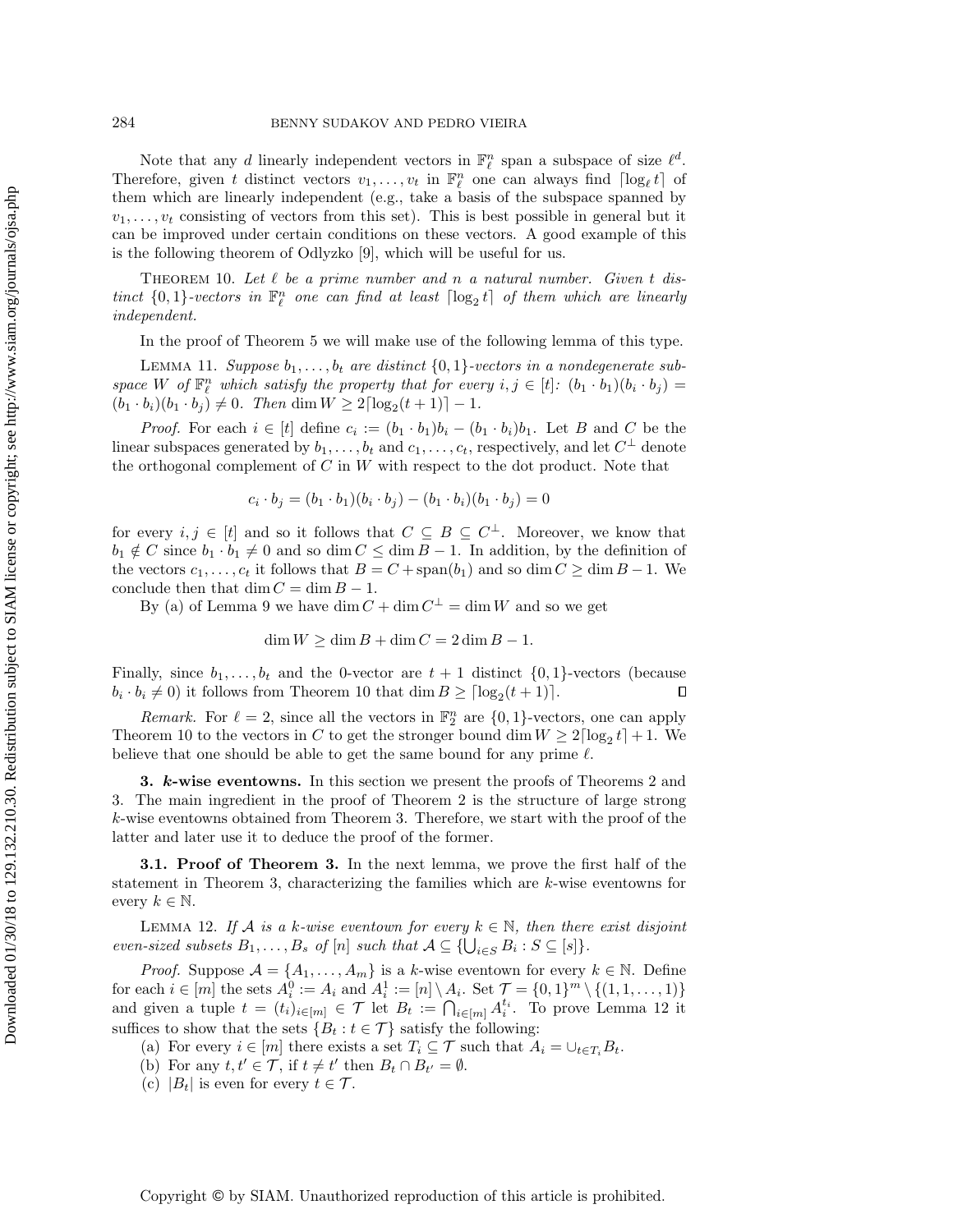We start by showing that (a) holds. Given  $i \in [m]$  let  $T_i = \{t \in \mathcal{T} : t_i = 0\}$ . Note that for any  $t \in T_i$  we have  $B_t = \bigcap_{j \in [m]} A_j^{t_j} \subseteq A_i$  since the term  $A_i^{t_i} = A_i$  appears in this intersection. Thus, it follows that  $\bigcup_{t \in T_i} B_t \subseteq A_i$ . Now, note that for each  $a \in A_i$ there exists  $t \in T_i$  such that  $a \in B_t$ . Indeed, just consider  $t_j = 0$  if  $a \in A_j$  and  $t_j = 1$ otherwise. Thus, it follows also that  $A_i \subseteq \bigcup_{t \in T_i} B_t$ .

Next, we show that (b) holds. Suppose  $t \neq t'$  and let  $i \in [m]$  be such that  $t_i \neq t'_i$ . Then  $B_t \subseteq A_i^{t_i}$  and  $B_{t'} \subseteq A_i^{t_i'}$ . Since  $t_i \neq t_i'$  it follows that  $A_i^{t_i} \cap A_i^{t_i'} = \emptyset$  and so  $B_t \cap B_{t'} = \emptyset.$ 

Finally, we show that  $(c)$  holds. Given  $t \in \mathcal{T}$  we have

$$
|B_t| = \left| \left( \bigcap_{i \in [m], t_i = 0} A_i \right) \cap \left( \bigcap_{i \in [m], t_i = 1} [n] \setminus A_i \right) \right|
$$
  
= 
$$
\left| \left( \bigcap_{i \in [m], t_i = 0} A_i \right) \setminus \left( \bigcup_{i \in [m], t_i = 1} A_i \right) \right|
$$
  
= 
$$
\left| \left( \bigcap_{i \in [m], t_i = 0} A_i \right) \right| - \left| \left( \bigcap_{i \in [m], t_i = 0} A_i \right) \cap \left( \bigcup_{i \in [m], t_i = 1} A_i \right) \right|.
$$

The first term is the intersection of a positive number of sets in A (since  $t \neq$  $(1, 1, \ldots, 1)$  and thus has even size since A is a k-wise eventown for every  $k \in \mathbb{N}$ . Moreover, the second term can be written, by the inclusion-exclusion principle, as a sum of signed intersection sizes of sets in  $A$ . Thus, the second term is also even, implying that  $|B_t|$  is even.  $\Box$ 

For the second half of the statement of Theorem [3](#page-2-1) we will use basic linear algebra techniques. Given a set  $A \subseteq [n]$  let  $v_A \in \mathbb{F}_2^n$  denote its  $\{0,1\}$ -characteristic vector. We consider the following two correspondences between families  $A \subseteq 2^{[n]}$  and linear subspaces  $V \subseteq \mathbb{F}_2^n$ :

<span id="page-5-0"></span>
$$
\mathcal{A} \mapsto V_{\mathcal{A}} := \text{span}\{v_A : A \in \mathcal{A}\} \text{ and } V \mapsto \mathcal{A}_V := \{A \subseteq [n] : v_A \in V\}.
$$

Given  $A \subseteq 2^{[n]}$ , we define  $\overline{A} := A_{V_A}$  which we call the *linear closure of A*. Note that  $A \subseteq A$ , but equality does not necessarily hold. As the next lemma shows, an important property of linear closure is that it preserves the property of being a strong k-wise eventown.

LEMMA 13. If A is a strong k-wise eventown, then  $\overline{A}$  is also a strong k-wise eventown.

*Proof.* Given a set  $B \subseteq [n]$  define the function  $f_B : [n] \to \mathbb{F}_2$  such that

$$
f_B(i) = \begin{cases} 1 & \text{if } i \in B, \\ 0 & \text{if } i \notin B, \end{cases}
$$

and note that

(i) for any  $B \subseteq [n]$  we have  $|B| \equiv \sum_{i \in [n]} f_B(i) \pmod{2}$ ;

(ii) for any t sets  $B_1, \ldots, B_t \subseteq [n]$  we have  $f_{\cap_{i \in [t]}B_i} = \prod_{i \in [t]} f_{B_i}$ ;

(iii) if  $A_1, \ldots, A_t, B \subseteq [n]$  are such that  $v_B = \sum_{i \in [t]} v_{A_i}$ , then  $f_B = \sum_{i \in [t]} f_{A_i}$ .

Now, let  $B_1, \ldots, B_k$  be any k not necessarily distinct sets in  $\overline{A}$ . We want to show that  $\bigcap_{j\in[k]}B_j$  has even size. Since  $\overline{A}$  is the span of the vectors  $\{v_A\}_{A\in\mathcal{A}}$ , we know that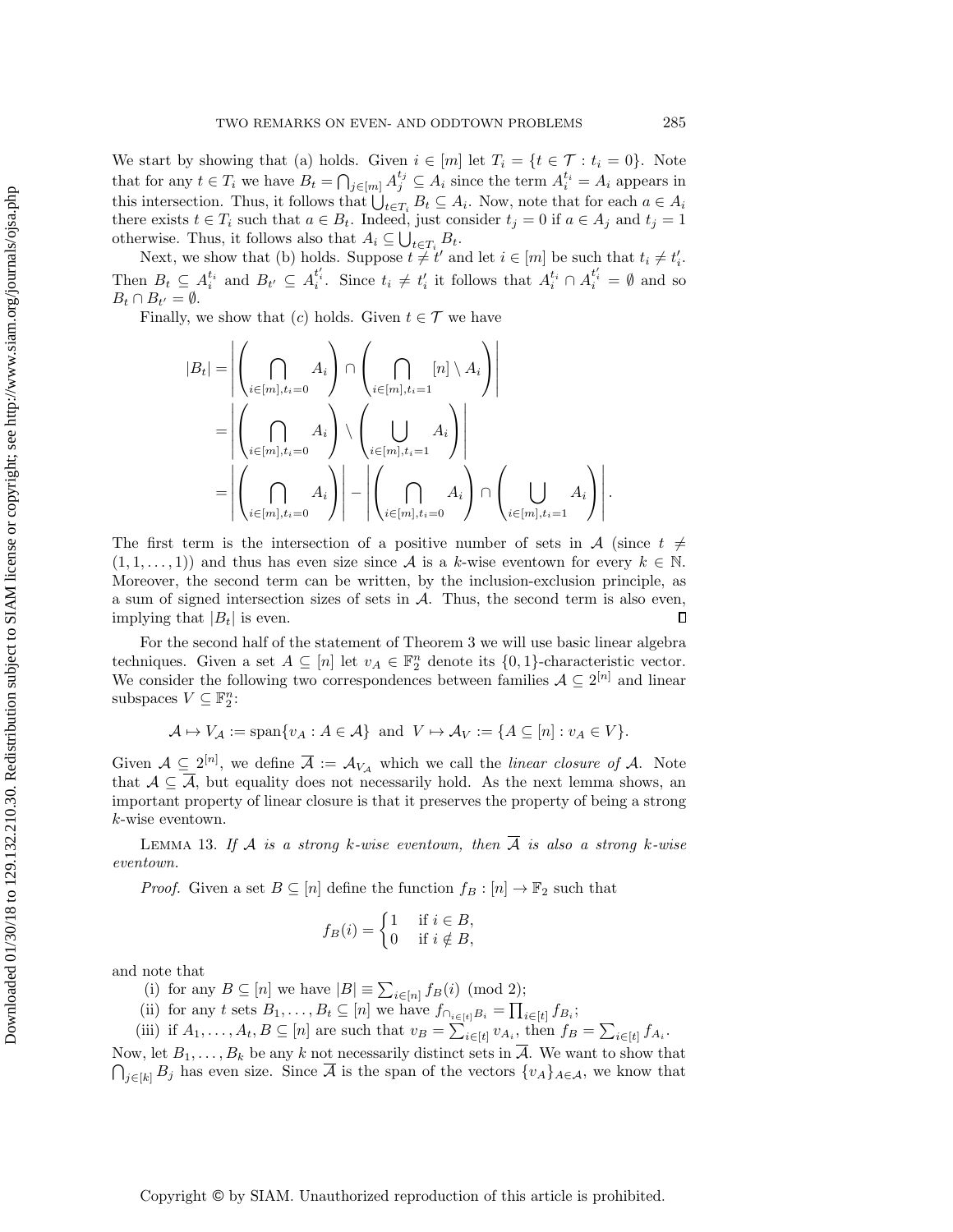for each  $j \in [k]$  there are sets  $A_1^j, \ldots, A_{t_j}^j \in \mathcal{A}$  such that  $v_{B_j} = \sum_{i \in [t_j]} v_{A_i^j}$ . Thus, by properties (i), (ii), and (iii) it follows that

> $\overline{\phantom{a}}$  $\overline{\phantom{a}}$  $\overline{\phantom{a}}$  $\overline{\phantom{a}}$  $\overline{\phantom{a}}$  $\mid$

$$
\left| \bigcap_{j \in [k]} B_j \right| \equiv \sum_{i \in [n]} f_{\cap_{j \in [k]} B_j}(i)
$$
\n
$$
\equiv \sum_{i \in [n]} \prod_{j \in [k]} f_{B_j}(i)
$$
\n
$$
\equiv \sum_{i \in [n]} \prod_{j \in [k]} \sum_{h \in [t_j]} f_{A_h^j}(i)
$$
\n
$$
\equiv \sum_{i \in [n]} \sum_{(h_1, \dots, h_k)} f_{\cap_{j \in [k]} A_{h_j}^j}(i)
$$
\n
$$
\equiv \sum_{(h_1, \dots, h_k)} \sum_{i \in [n]} f_{\cap_{j \in [k]} A_{h_j}^j}(i)
$$
\n
$$
\equiv \sum_{(h_1, \dots, h_k)} \left| \bigcap_{j \in [k]} A_{h_j}^j \right| \pmod{2},
$$

where the sums indexed with  $(h_1, \ldots, h_k)$  run over all tuples in  $[t_1] \times \ldots \times [t_k]$ . Since  $\mathcal A$  is a strong k-wise eventown we conclude that all the terms in the last sum are even. Thus, for any k not necessarily distinct sets  $B_1, \ldots, B_k \in \overline{A}$  the set  $\bigcap_{j \in [k]} B_j$  has even size, i.e.,  $\overline{A}$  is a strong k-wise eventown. П

With Lemma [13](#page-5-0) we are ready to present the proof of the second half of the statement of Theorem [3.](#page-2-1)

<span id="page-6-0"></span>LEMMA 14. For  $k \geq 2$ , if  $\mathcal{A} \subseteq 2^{[n]}$  is a strong k-wise eventown but not a  $(k+1)$ wise eventown, then

$$
|\mathcal{A}| \le 2^{\lfloor n/2 \rfloor - \left(2^k - k - 2\right)}.
$$

*Proof of Lemma* [14](#page-6-0). Suppose  $A \subseteq 2^{[n]}$  is a strong k-wise eventown which is not a  $(k+1)$ -wise eventown and let  $A_1, \ldots, A_{k+1} \in \mathcal{A}$  be such that  $|A_1 \cap \ldots \cap A_{k+1}|$  is odd. For each  $S \subseteq [k+1]$  define the set  $A_S := \bigcap_{i \in S} A_i$ , let  $S = \{S \subseteq [k] : 2 \leq |S| \leq k-1\}$ , and define  $\mathcal{B} := \{A_S\}_{S \in \mathcal{S}}$ . We claim that the family  $\mathcal{C} = \mathcal{A} \cup \mathcal{B}$  is an eventown. Indeed, this holds since

- 1. all sets in  $A$  and pairwise intersections between sets in  $A$  have even size since A is a strong k-wise eventown and  $k \geq 2$ ;
- 2. all sets in B have even size since they are the intersection of at most  $k 1$ sets in  $\mathcal{A}$ :
- 3. for any  $A \in \mathcal{A}$  and  $S \in \mathcal{S}$  the set  $A \cap A_S = A \cap (\bigcap_{i \in S} A_i)$  is the intersection of at most  $k$  sets in  $A$ , and thus has even size;
- 4. for any  $S_1, S_2 \in \mathcal{S}$  the set  $A_{S_1} \cap A_{S_2} = \bigcap_{i \in S_1 \cup S_2} A_i$  is the intersection of at most  $k$  sets in  $A$ , and thus has even size.

We claim now that dim  $V_{\mathcal{C}} = \dim V_{\mathcal{A}} + \dim V_{\mathcal{B}}$  and that  $\dim V_{\mathcal{B}} = |\mathcal{S}| = 2^k - k - 2$ . If this is the case, then

$$
\left|\overline{\mathcal{C}}\right| = 2^{\dim V_{\mathcal{C}}} = 2^{\dim V_{\mathcal{A}}} \cdot 2^{\dim V_{\mathcal{B}}} \geq |\mathcal{A}| \cdot 2^{2^k - k - 2},
$$

and since  $\overline{C}$  is an eventown by Lemma [13,](#page-5-0) we conclude that

$$
|\mathcal{A}| \le |\overline{\mathcal{C}}| \cdot 2^{-(2^k - k - 2)} \le 2^{\lfloor n/2 \rfloor - (2^k - k - 2)},
$$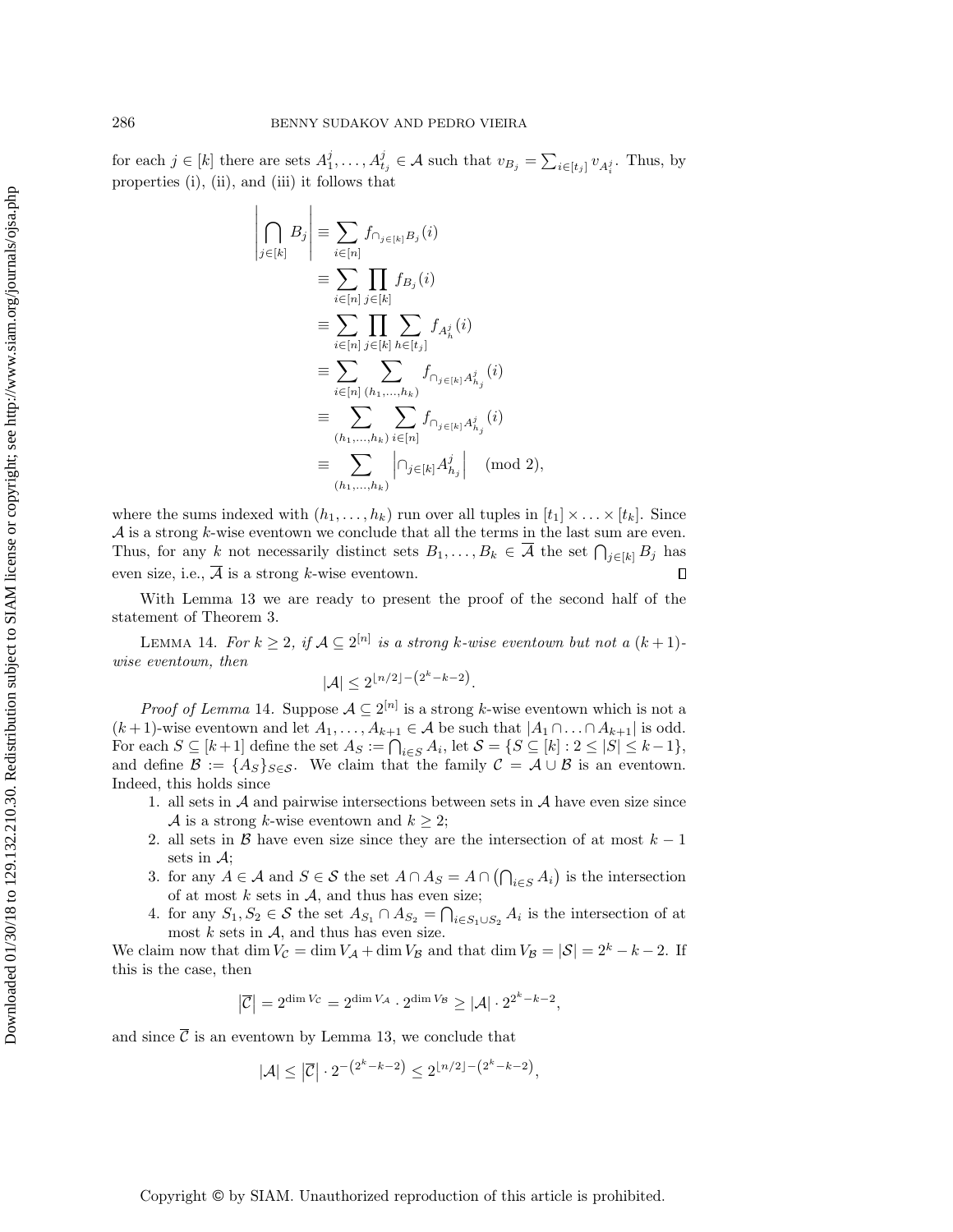as desired. Thus, it remains to prove the claim. For that, it suffices to prove that if there is a linear relation

<span id="page-7-0"></span>(3) 
$$
\sum_{A \in \mathcal{A}} \alpha_A v_A + \sum_{S \in \mathcal{S}} \beta_S v_{A_S} = 0,
$$

then  $\beta_S = 0$  for any  $S \in \mathcal{S}$ , because this implies that a basis for  $V_{\mathcal{C}}$  can be obtained from a basis for  $V_A$  together with the vectors  $\{v_{A_S}\}_{S \in \mathcal{S}}$ . Define for each  $S \in \mathcal{S}$  the set  $S^c := [k+1] \setminus S$  and note that for any  $A \in \mathcal{A}$  and  $S, T \in \mathcal{S}$  we have

- (i)  $v_A \cdot v_{A_Tc} = |A \cap (\bigcap_{i \in T^c} A_i)| = 0 \pmod{2}$  because the latter is the intersection of at most k sets in  $\mathcal{A}$ , since  $|T^c| = k + 1 - |T| \leq k - 1$ ;
- (ii) if  $S \cup T^c \neq [k+1]$ , then  $v_{A_S} \cdot v_{A_{T^c}} = |\bigcap_{i \in S \cup T^c} A_i| = 0 \pmod{2}$  because the latter is the intersection of at most  $k$  sets in  $\mathcal{A}$ ;
- (iii)  $v_{A_T} \cdot v_{A_{T^c}} = |\bigcap_{i \in [k+1]} A_i| = 1 \pmod{2}.$

Consider now a linear relation as in equation [\(3\)](#page-7-0) and suppose that there is some set  $S \in \mathcal{S}$  such that  $\beta_S \neq 0$ . Let  $T \in \mathcal{S}$  be such a set of maximum possible size and note that for any  $S \in \mathcal{S} \setminus \{T\}$  with  $\beta_S \neq 0$  we have  $T \nsubseteq S$ , or equivalently  $S \cup T^c \neq [k+1]$ . Therefore, it follows from (i), (ii), and (iii) that

$$
0 = \left(\sum_{A \in \mathcal{A}} \alpha_A v_A + \sum_{S \in \mathcal{S}} \beta_S v_{A_S}\right) \cdot v_{A_{T^c}} = \sum_{A \in \mathcal{A}} \alpha_A \left(v_A \cdot v_{A_{T^c}}\right) + \sum_{S \in \mathcal{S}} \beta_S \left(v_{A_S} \cdot v_{A_{T^c}}\right) = \beta_T,
$$

contradicting the choice of T. This proves the claim.

 $\overline{1}$ 

 $\Box$ 

Note that Lemma [14](#page-6-0) implies that there is no strong  $k$ -wise eventown in  $[n]$  that is not a  $(k + 1)$ -wise eventown if  $|n/2| < 2<sup>k</sup> - k - 2$ . In fact, one actually needs that  $n \geq 2^{k+1} - 1$  for such families to exist. The reason for this is quite simple. If A is not a  $(k+1)$ -wise eventown, then there exist sets  $A_1, \ldots, A_{k+1} \in \mathcal{A}$  for which  $|A_1 \cap ... \cap A_{k+1}|$  is odd. Since the intersection of the sets in any proper nonempty subfamily of  $\{A_1, \ldots, A_{k+1}\}\$  has even size, then one can use the principle of inclusionexclusion to show that in fact  $|A'_1 \cap ... \cap A'_{k+1}|$  is odd for any choice of  $A'_i \in \{A_i, [n] \setminus A_i\}$ for  $i \in [k+1]$ , with the exception of the choice  $A'_i = [n] \setminus A_i$  for every  $i \in [k+1]$ (when *n* is odd). This implies that there are at least  $2^{k+1} - 1$  disjoint nonempty sets in [n], implying that  $n \geq 2^{k+1} - 1$ .

We show next that for any  $n \geq 2^{k+1} - 1$  there are strong k-wise eventowns A in [n] of size  $|\mathcal{A}| = 2^{\lfloor n/2 \rfloor - (2^k - k - 2)}$  which are not  $(k + 1)$ -wise eventowns. We start by constructing a strong k-wise eventown consisting of  $2^{k+2}$  subsets of  $[2^{k+1}]$  which is not a  $(k+1)$ -wise eventown.

For convenience, let us denote by  $2^{[k+1]}$  the family of all subsets of the set  $[k+1] =$  $\{1, \ldots, k+1\}$  and let  $f: 2^{[k+1]} \to [2^{k+1}]$  be any bijection. Let  $B_0 = [2^{k+1}]$  and for each  $i \in [k+1]$  define  $B_i = \{f(S) : i \in S \subseteq [k+1]\}.$  Note that for any set  $I \subseteq \{0, 1, \ldots, k+1\}$  we have

$$
\left|\bigcap_{i\in I} B_i\right| = \left|\bigcap_{i\in I\setminus\{0\}} B_i\right| = |\{f(S) : (I\setminus\{0\}) \subseteq S \subseteq [k+1]\}| = 2^{k+1-|I\setminus\{0\}|}
$$

and so the family  $\mathcal{B} = \{B_0, B_1, \ldots, B_{k+1}\}\$ is a strong k-wise eventown but not a  $(k+1)$ -wise eventown. Hence, by Lemma [13](#page-5-0) it follows that  $\overline{B}$ , the linear closure of  $\mathcal{B}$ , is also a strong k-wise eventown but not a  $(k + 1)$ -wise eventown.

We claim now that the vectors  $v_{B_0}, \ldots, v_{B_{k+1}}$  are linearly independent. Indeed, this follows from the next observations: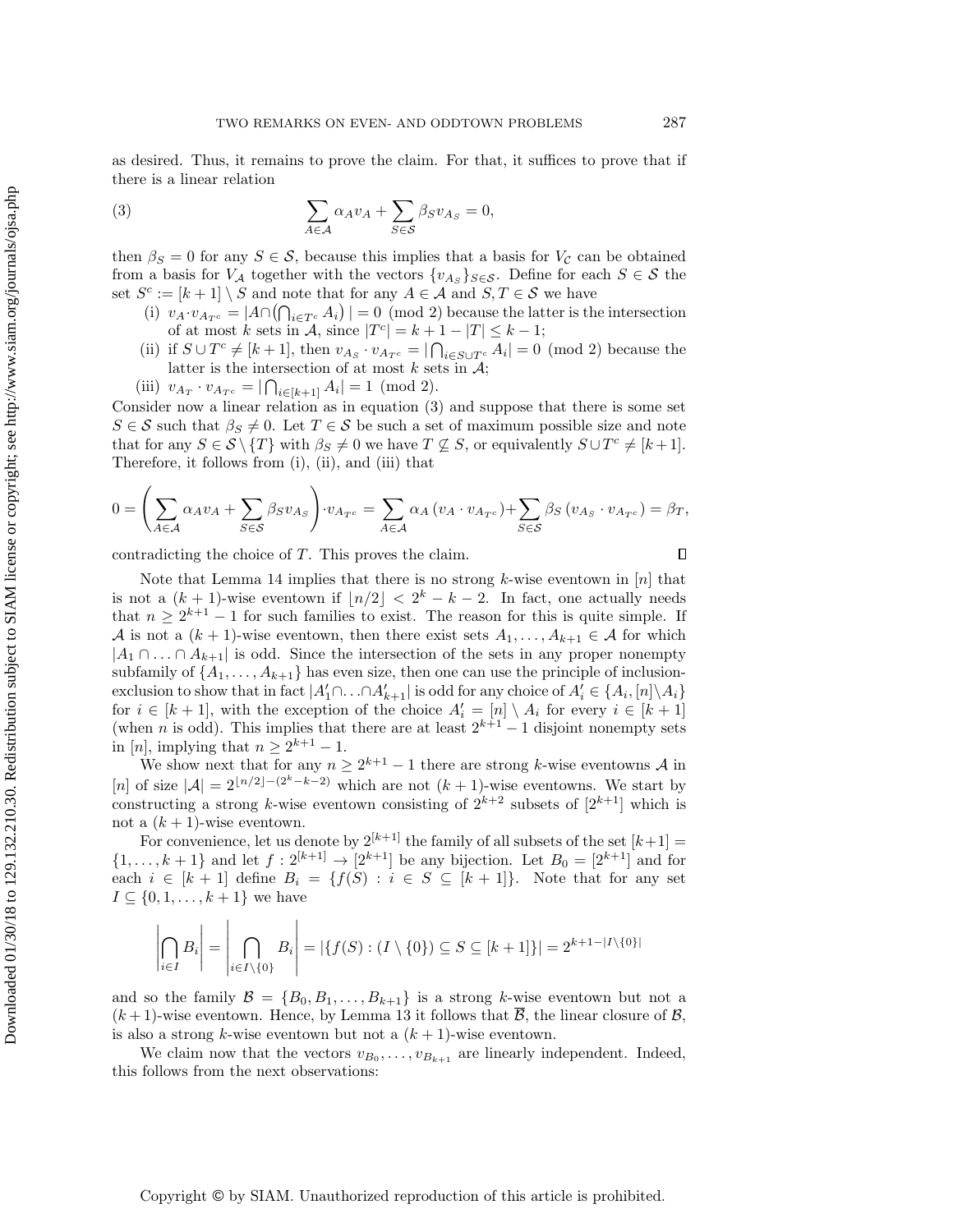- $v_{\{f(\emptyset)\}} \cdot v_{B_0} = 1$  and  $v_{\{f(\emptyset)\}} \cdot v_{B_i} = 0$  for  $i \in [k+1]$  since  $f(\emptyset) \notin B_i$ .
- For  $i, j \in [k+1]$  we have

$$
v_{\{f(\{i\})\}} \cdot v_{B_j} = \begin{cases} 1 & \text{if } i = j, \\ 0 & \text{if } i \neq j. \end{cases}
$$

Therefore,  $\overline{B}$  is a strong k-wise eventown in  $[2^{k+1}]$  of size  $|\overline{B}| = 2^{\dim V_B} = 2^{k+2}$  which is not a  $(k + 1)$ -wise eventown.

Now, if  $n \geq 2^{k+1}$  let C be a strong k-wise eventown in  $[n] \setminus [2^{k+1}]$  of size  $2^{\lfloor (n-2^{k+1})/2 \rfloor}$  as in Construction [1\(](#page-1-1)i). Since  $\overline{B}$  and C are both strong k-wise eventowns and  $\overline{B}$  is not a  $(k + 1)$ -wise eventown, a moment's thought reveals that the family

$$
\mathcal{A} = \{ B \cup C : B \in \overline{\mathcal{B}}, C \in \mathcal{C} \}
$$

is a strong k-wise eventown in  $[n]$  of size

$$
|\mathcal{A}| = 2^{k+2} \cdot 2^{\lfloor (n-2^{k+1})/2 \rfloor} = 2^{\lfloor n/2 \rfloor - (2^k - k - 2)},
$$

which is not a  $(k + 1)$ -wise eventown.

When  $n = 2^{k+1} - 1$ , note that if we choose the bijection f above such that  $f(\emptyset) = 2^{k+1}$ , then the sets  $B_1, \ldots, B_{k+1}$  are subsets of  $[2^{k+1} - 1] = [n]$ . Therefore, in a similar way as above, we can conclude that the linear closure of  $\{B_1, \ldots, B_{k+1}\}\$ will be a strong k-wise eventown in [n] of size  $2^{k+1} = 2^{\lfloor n/2 \rfloor - (2^k - k - 2)}$  which is not a  $(k + 1)$ -wise eventown.

**3.2. Proof of Theorem [2.](#page-2-0)** We will use Theorem [3](#page-2-1) in order to prove Theorem 2. The reason why we can do this is because, as the next lemma shows, any  $k$ -wise eventown contains a large strong k-wise eventown.

LEMMA 15. If A is a k-wise eventown on [n], then it contains a subfamily  $\mathcal{A}'$  of size  $|\mathcal{A}'| \geq |\mathcal{A}| - (k-1)n$  which is a strong k-wise eventown.

*Proof.* Set  $A_0 := A$  and, for  $i \geq 0$ , as long as  $A_i$  is not a strong k-wise eventown let  $A_1^i, \ldots, A_{k_i}^i$  be a maximal collection of less than k distinct sets in  $A_i$  such that  $|A_1^i \cap \cdots \cap A_{k_i}^i| \neq 0 \pmod{2}$  and set  $\mathcal{A}_{i+1} := \mathcal{A}_i \setminus \{A_1^i, \ldots, A_{k_i}^i\}$ . After a finite number of iterations of this procedure, say, s iterations, we obtain a (possibly empty) subfamily  $A'$  of A which is a strong k-wise eventown. Since at each step  $i < s$  the family  $A_{i+1}$  is obtained from  $A_i$  by removing  $k_i \leq k-1$  sets, we have

<span id="page-8-0"></span>
$$
|\mathcal{A}'| \geq |\mathcal{A}| - (k-1)s.
$$

Thus, it suffices then to show that  $s \leq n$ .

For each  $i \in [s]$  define the sets  $R_i := A_1^i \cap \cdots \cap A_{k_i}^i$  and  $B_i := A_1^i$  and note that (a)  $|R_i \cap B_i| = |A_1^i \cap \cdots \cap A_{k_i}^i| \not\equiv 0 \pmod{2}$  for every  $i \in [s]$ ;

(b)  $|R_i \cap B_j| = |A_1^i \cap \cdots \cap A_{k_i}^i \cap A_1^j| \equiv 0 \pmod{2}$  for  $i < j$  since otherwise  $A_1^i, \ldots, A_{k_i}^i, A_1^j$  would be a collection of  $k_i + 1$  distinct sets in  $A_i$  whose intersection has odd size, contradicting the maximality in the choice of the sets  $A_1^i, \ldots, A_{k_i}^i$  (note that  $k_i + 1 < k$  since A is a k-wise eventown).

Thus, by Lemma [7](#page-3-4) it follows that  $s \leq n$ , as desired.

*Proof of Theorem* [2](#page-2-0). By Lemma [15,](#page-8-0) the family  $\mathcal A$  contains a subfamily  $\mathcal A'$  of size

 $\Box$ 

<span id="page-8-1"></span>(4) 
$$
|\mathcal{A}'| \geq |\mathcal{A}| - (k-1)n > \frac{3}{4} 2^{\lfloor n/2 \rfloor},
$$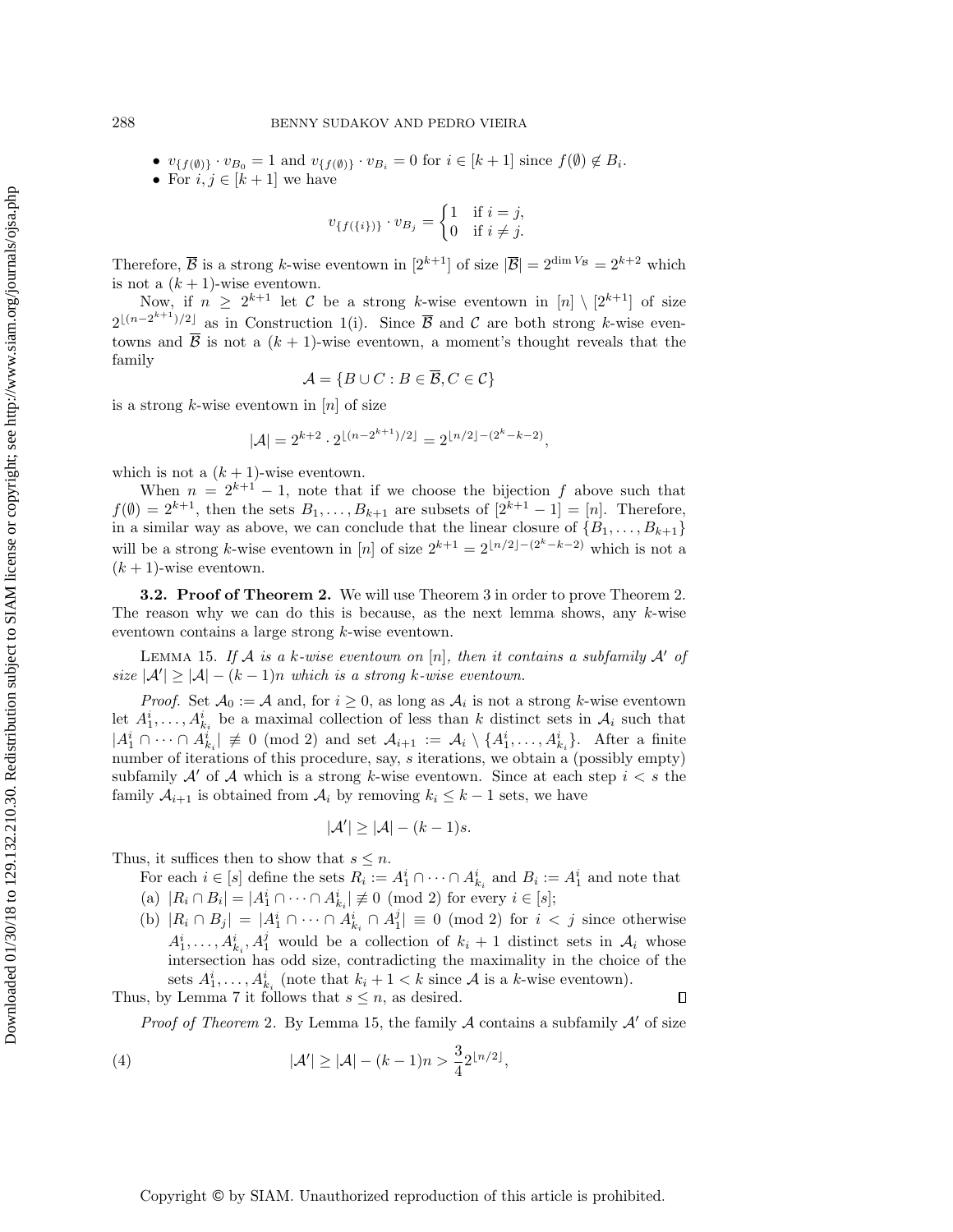which is a strong k-wise eventown. Thus, since  $2^{\lfloor n/2 \rfloor - (2^k - k - 2)} \leq \frac{1}{8} 2^{\lfloor n/2 \rfloor} \leq \frac{3}{4} 2^{\lfloor n/2 \rfloor}$  $|\mathcal{A}'|$ , it follows from Theorem [3](#page-2-1) that there are nonempty disjoint subsets  $B_1, \ldots, B_s$ of  $[n]$  of even size such that  $\mathcal{A}' \subseteq \mathcal{B} := \{\bigcup_{i \in S} B_i : S \subseteq [s]\}\.$  Note that  $|\mathcal{A}'| \leq |\mathcal{B}| \leq 2^s$ and so it follows from [\(4\)](#page-8-1) that  $s \geq \lfloor n/2 \rfloor$ . Furthermore, since the sets  $B_1, \ldots, B_s$  are nonempty disjoint subsets of [n] of even size, we must have  $s = \lfloor n/2 \rfloor$  and  $|B_i| = 2$ for every  $i \in [s]$ .

We claim now that for any  $A \in \mathcal{A}$  and  $i \in [s]$ , if  $A \cap B_i \neq \emptyset$ , then  $B_i \subseteq A$ . Suppose that this is not the case and let  $A^* \in \mathcal{A}$  and  $i \in [s]$  be such that  $|A^* \cap B_i| = 1$ . Let  $\mathcal{A}'' = \{A \in \mathcal{A}' : B_i \subseteq A\}$  and note that  $\mathcal{A}' \setminus \mathcal{A}'' \subseteq \{\bigcup_{j \in S} B_j : S \subseteq [s] \setminus \{i\}\}\.$  Therefore  $|\mathcal{A}' \setminus \mathcal{A}''| \leq 2^{s-1}$  and so by [\(4\)](#page-8-1),

$$
|\mathcal{A}''| \geq |\mathcal{A}'| - 2^{s-1} = |\mathcal{A}'| - \frac{1}{2}2^s > \frac{1}{4}2^s = \frac{1}{2}2^{s-1}.
$$

Thus, if we define  $S = \left\{ S \subseteq [s] \setminus \{i\} : B_i \cup (\bigcup_{j \in S} B_j) \in \mathcal{A}'' \right\}$ , we see that  $S \subseteq 2^{\lfloor s \rfloor \setminus \{i\}}$ and that  $|S| = |\mathcal{A}''| > \frac{1}{2} |2^{[s] \setminus \{i\}}|$ . Hence, there must exist two distinct disjoint sets  $S_1, S_2 \subseteq [s] \setminus \{i\}$  such that  $A_1 := B_i \cup (\bigcup_{j \in S_1} B_j) \in \mathcal{A}''$  and  $A_2 := B_i \cup (\bigcup_{j \in S_2} B_j) \in$ A''. Since  $S_1$  and  $S_2$  are disjoint, this implies that  $A_1 \cap A_2 = B_i$ . Finally, let  $A_3, \ldots, A_{k-1}$  be  $k-3$  distinct sets in  $\mathcal{A}'' \setminus \{A_1, A_2\}$  and note that

$$
|A^* \cap A_1 \cap A_2 \cap \dots \cap A_{k-1}| = |A^* \cap B_i| = 1,
$$

contradicting the fact that  $A$  is a k-wise eventown. Thus, we conclude that for any  $A \in \mathcal{A}$  and  $i \in [s]$  if  $A \cap B_i \neq \emptyset$ , then  $B_i \subseteq A$ .

If *n* is even, then  $\bigcup_{j\in[s]} B_j = [n]$  and so it follows that  $A \subseteq \mathcal{B}$ , the latter being a family in Construction [1.](#page-1-1) If *n* is odd, then  $\bigcup_{j\in[s]} B_j = [n] \setminus \{i\}$  for some  $i \in [n]$ , and thus  $A \subseteq B \cup \{C \cup \{i\} : C \in B\}$ . Since the intersection of any number of sets of the form  $\{C \cup \{i\}\}_{C \in \mathcal{B}}$  has odd size, and since A is a k-wise eventown, we conclude that there are at most  $k-1$  sets  $C \in \mathcal{B}$  such that  $C \cup \{i\} \in \mathcal{A}$ . Thus, we conclude that  $\mathcal{A}$ is a subfamily of a family in Construction [1.](#page-1-1)  $\Box$ 

Remark. In the proof of Theorem [2](#page-2-0) we implicitly use the fact that  $|\mathcal{A}''| \geq k-1$ when we consider  $k-3$  distinct sets  $A_3, \ldots, A_{k-1}$  from  $\mathcal{A}'' \setminus \{A_1, A_2\}$ . This follows from the fact that  $|\mathcal{A}''| \geq \frac{1}{4} 2^{\lfloor n/2 \rfloor}$  and the condition  $n \geq 2\lceil \log_2(k-1) \rceil + 4$  in the theorem statement.

## <span id="page-9-0"></span>4. d-defect  $\ell$ -oddtowns.

**4.1. Proof of Theorem [5.](#page-3-1)** Given a family of sets  $\mathcal{A} = \{A_1, \ldots, A_m\}$  we define its  $\ell$ -auxiliary graph  $G_{\ell}(\mathcal{A})$  to be the simple graph with vertex set  $\mathcal{A}$  where  $A_iA_j$  is an edge if and only if  $|A_i \cap A_j| \neq 0 \pmod{\ell}$ . We will often abuse notation slightly and refer to the properties of  $G_{\ell}(\mathcal{A})$  as being properties of  $\mathcal{A}$ . In particular, we use  $\Delta(\mathcal{A})$ ,  $\chi(\mathcal{A})$ , and  $\alpha(\mathcal{A})$  to denote the maximum degree, chromatic number, and independence number of  $G_{\ell}(\mathcal{A})$ , respectively.

Let A be a d-defect  $\ell$ -oddtown in [n], where  $\ell$  is a prime number. Note that  $\Delta(\mathcal{A}) \leq d$  and so, in particular,  $\alpha(\mathcal{A}) \geq |\mathcal{A}|/(d+1)$ . Moreover, observe crucially that an independent set in  $G_{\ell}(\mathcal{A})$  corresponds to an  $\ell$ -oddtown inside  $\mathcal{A}$ , which as we discussed in the introduction has size at most n. Hence, we conclude that  $|\mathcal{A}| \leq$  $(d+1)n$ . We now wish to improve this simple upper bound to  $(d+1)(n-t)$ , where  $t = 2(\lceil \log_2(d+2) \rceil - 1)$ . We consider the following two cases:

(a)  $G_{\ell}(\mathcal{A})$  contains at most t copies of  $K_{d+1}$ .

(b)  $G_{\ell}(\mathcal{A})$  contains more than t copies of  $K_{d+1}$ . Then we show that in any case we have  $|\mathcal{A}| \leq (d+1)(n-t)$ .

Copyright © by SIAM. Unauthorized reproduction of this article is prohibited.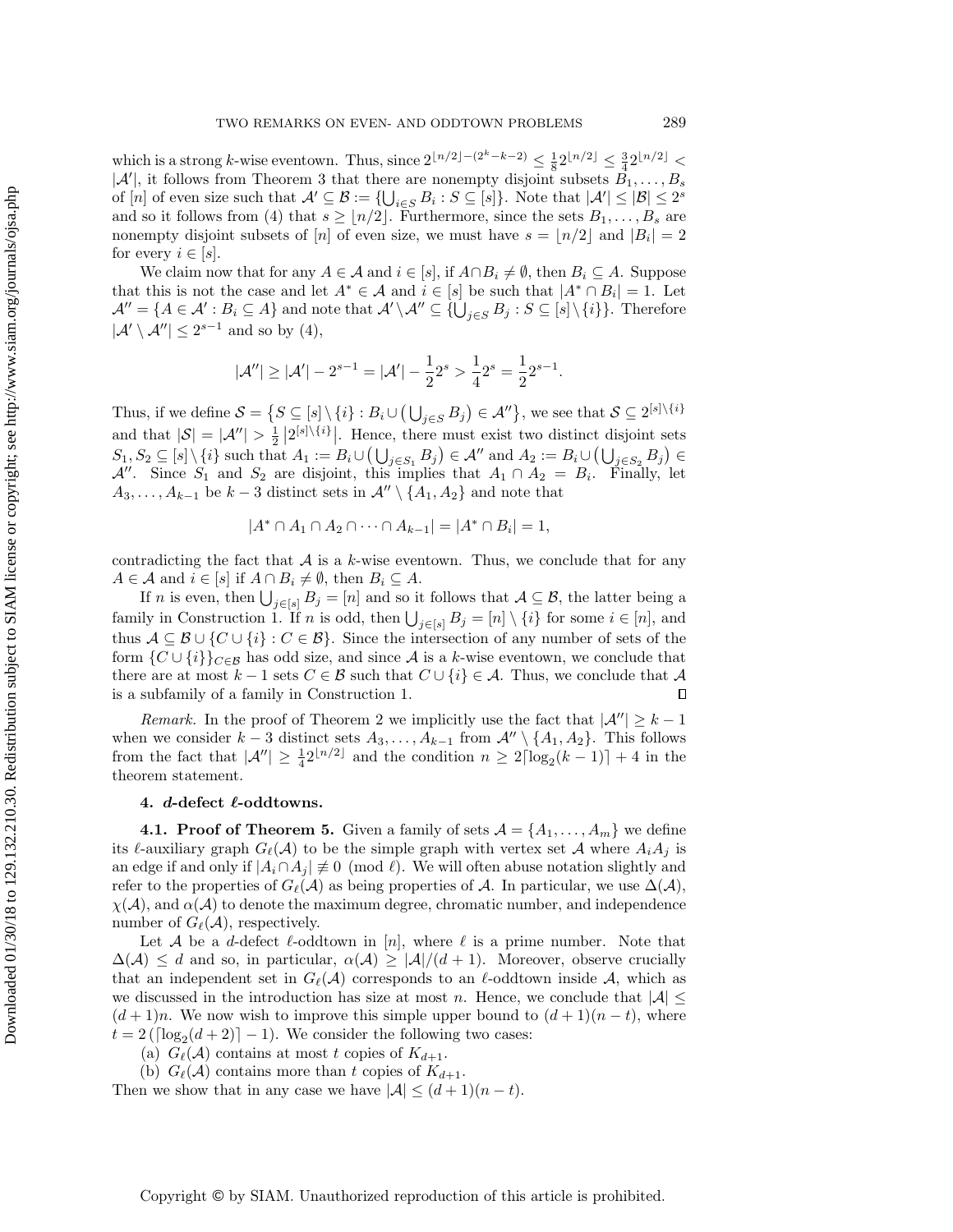## 290 BENNY SUDAKOV AND PEDRO VIEIRA

We consider case (a) first. Let  $A'$  be a family obtained from  $A$  by removing one set from each copy of  $K_{d+1}$  in  $G_{\ell}(\mathcal{A})$ . We claim that  $\alpha(\mathcal{A}') \geq |\mathcal{A}'|/((d + \frac{1}{2})$ . Indeed, note that the graph  $G_{\ell}(\mathcal{A}')$  does not contain a copy of  $K_{d+1}$ . Therefore, if  $d \neq 2$ , it follows from Brooks' theorem (Theorem [8\)](#page-3-5) that  $\chi(\mathcal{A}') \leq d$ , which implies that  $\alpha(\mathcal{A}') \geq |\mathcal{A}'|/d \geq |\mathcal{A}'|/((d+\frac{1}{2})^2)$ . If  $d=2$ , then, since  $\Delta(\mathcal{A}') \leq 2$ , the graph  $G_{\ell}(\mathcal{A}')$  is a disjoint union of cycles of length at least 4 (recall that  $G_{\ell}(\mathcal{A}')$  is  $K_3$ -free) and paths. A path of length  $\ell$  has an independent set of size at least  $\ell/2$  and a cycle of length  $\ell \geq 4$  has an independent set of size at least 2 $\ell/5$ . Thus, for  $d = 2$ , it follows that  $\alpha(\mathcal{A}') \geq 2|\mathcal{A}'|/5 = |\mathcal{A}'|/(d + \frac{1}{2})$ . Since an independent set in  $G_{\ell}(\mathcal{A}')$  corresponds to an  $\ell$ -oddtown inside A' and since an  $\ell$ -oddtown in [n] has at most n sets, we conclude that  $|\mathcal{A}'| / (d + \frac{1}{2}) \leq n$  and hence

$$
|\mathcal{A}| \le t + |\mathcal{A}'| \le t + \left(d + \frac{1}{2}\right)n \le (d+1)(n-t)
$$

provided  $n \geq C d \log d$  for some constant  $C > 0$ .

We consider now case (b). Let  $C_1, \ldots, C_r$  denote the connected components of the graph  $G_{\ell}(\mathcal{A})$ . For each  $A \in \mathcal{A}$ , let  $v_A$  denote its characteristic vector in  $\mathbb{F}_{\ell}^n$ and consider the  $n \times |\mathcal{A}|$  matrix M whose column vectors are the vectors  $\{v_A\}_{A \in \mathcal{A}}$ , ordered according to the connected components  $C_1, \ldots, C_r$ . Note that the matrix  $\mathcal{M} = M^T M$  is a square matrix of dimension |A| and that the entry corresponding to two sets  $A, B \in \mathcal{A}$  in M is precisely  $v_A \cdot v_B = |A \cap B| \pmod{\ell}$ . Moreover, since the rows and columns of M are ordered according to the connected components of  $G_{\ell}(\mathcal{A})$ and since  $|A \cap B| = 0 \pmod{\ell}$  for  $A, B \in \mathcal{A}$  in different connected components, it follows that M is a block diagonal matrix, with each block  $\mathcal{M}_i$  corresponding to a connected component  $C_i$ . Thus, we have

<span id="page-10-1"></span>(5) 
$$
\sum_{i=1}^{r} \text{rank}(\mathcal{M}_{i}) = \text{rank}(\mathcal{M}) \leq \text{rank}(M) \leq n.
$$

Note that if  $\mathcal{I} = \{A_1, \ldots, A_{|\mathcal{I}|}\}\$ is an independent set in  $C_i$ , then  $v_{A_j} \cdot v_{A_{j'}} = |A_j \cap A_j|$  $A_{j'} \neq 0 \pmod{\ell}$  if and only if  $j = j'$ , implying that the submatrix of  $\mathcal{M}_i$  whose rows and columns correspond to the sets in  $\mathcal I$  has full rank  $|\mathcal I|$ . Thus, since  $\Delta(\mathcal A) \leq d$  it follows that for each  $i \in [r]$ ,

<span id="page-10-0"></span>(6) 
$$
\text{rank}(\mathcal{M}_i) \ge \alpha(C_i) \ge |C_i|/(d+1).
$$

We claim now that there is at least one component  $C_i$  which is a copy of  $K_{d+1}$ such that rank( $\mathcal{M}_i$ ) = 1, or else  $|\mathcal{A}| < (d+1)(n-t)$ . Indeed, since we are looking at case (b) and  $\Delta(\mathcal{A}) \leq d$ , we know that more than t components of  $G_{\ell}(\mathcal{A})$  are copies of  $K_{d+1}$ . Moreover, if all the corresponding blocks have rank at least 2, then there are more than t values of  $i \in [r]$  for which inequality [\(6\)](#page-10-0) can be improved to rank $(\mathcal{M}_i) \geq 1 + |C_i|/(d+1)$ . Thus, in that case it follows from [\(5\)](#page-10-1) that

$$
n \ge \sum_{i=1}^{r} \text{rank}(\mathcal{M}_{i}) > t + \sum_{i=1}^{r} |C_{i}|/(d+1) = t + |\mathcal{A}|/(d+1) \Rightarrow |\mathcal{A}| < (d+1)(n-t).
$$

Thus, we may assume that there is one connected component  $C_{i^*}$  of  $G_{\ell}(\mathcal{A})$  which is a copy of  $K_{d+1}$  and whose corresponding block matrix  $\mathcal{M}_{i^*}$  in  $\mathcal M$  has rank 1. Note that this implies that any two rows/columns in  $\mathcal{M}_{i^*}$  are multiples of one another. Let  $B_1, \ldots, B_{d+1}$  be the sets in A corresponding to such a connected component. Note that since  $b_i \cdot b_i = |B_i| \neq 0 \pmod{\ell}$  for any  $i \in [d+1]$  and since the rows of  $\mathcal{M}_{i^*}$  are

Downloaded 01/30/18 to 129.132.210.30. Redistribution subject to SIAM license or copyright; see http://www.siam.org/journals/ojsa.php Downloaded 01/30/18 to 129.132.210.30. Redistribution subject to SIAM license or copyright; see http://www.siam.org/journals/ojsa.php

Copyright © by SIAM. Unauthorized reproduction of this article is prohibited.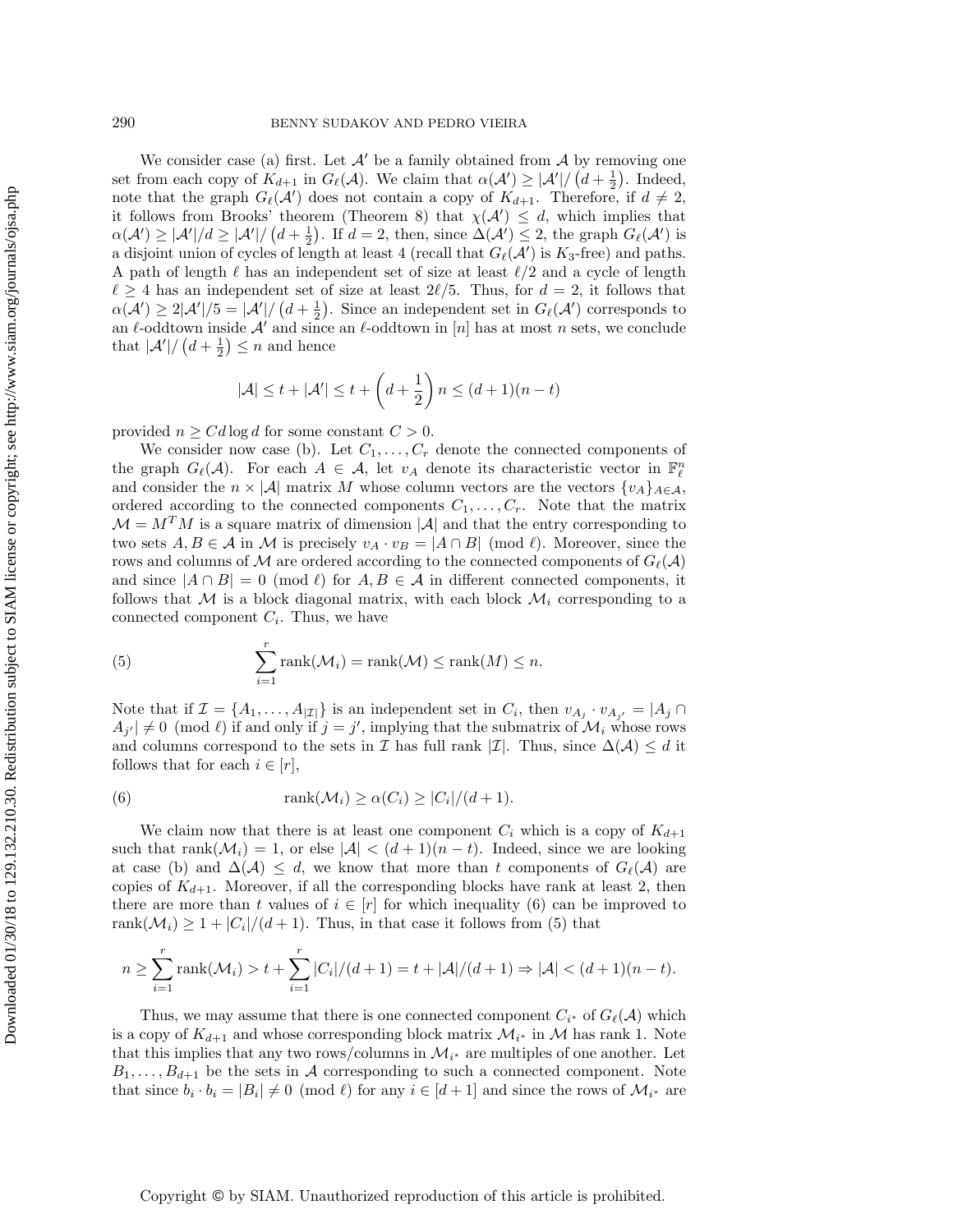multiples of one another, it follows that  $b_i \cdot b_j \neq 0 \pmod{\ell}$  for any  $i, j \in [d + 1]$  and that  $(b_1 \cdot b_1)(b_i \cdot b_j) = (b_1 \cdot b_i)(b_1 \cdot b_j).$ 

Now, let A' denote the family  $A \setminus \{B_1, \ldots, B_{d+1}\}\$  and let  $A_1, \ldots, A_s$  be sets corresponding to an independent set of maximum size in  $G_{\ell}(\mathcal{A}')$ . Since  $\Delta(\mathcal{A}') \leq d$  it follows that

<span id="page-11-0"></span>(7) 
$$
s = \alpha(\mathcal{A}') \ge \frac{|\mathcal{A}'|}{d+1} = \frac{|\mathcal{A}|}{d+1} - 1.
$$

Let  $a_1, \ldots, a_s$  and  $b_1, \ldots, b_{d+1}$  be the characteristic vectors in  $\mathbb{F}_\ell^n$  of  $A_1, \ldots, A_s$  and  $B_1, \ldots, B_{d+1}$ , respectively. Because of the choices of these sets, it follows that

- (i) for every  $i, j \in [s], a_i \cdot a_j \neq 0$  if and only if  $i = j$ ;
- (ii) for every  $i, j \in [d+1], (b_1 \cdot b_1)(b_i \cdot b_j) = (b_1 \cdot b_i)(b_1 \cdot b_j) \neq 0;$
- (iii) for every  $i \in [s]$  and  $j \in [d+1]$ ,  $a_i \cdot b_j = 0$ .

Denoting by U the space generated by  $a_1, \ldots, a_s$ , it follows from (i) that U is a nondegenerate subspace of  $\mathbb{F}_{\ell}^n$  (see section [2](#page-3-0) for the definition) and that dim  $U = s$ . Furthermore, by Lemma [9](#page-3-3) we know that  $U^{\perp}$  is nondegenerate and that

<span id="page-11-1"></span>(8) 
$$
s + \dim U^{\perp} = \dim U + \dim U^{\perp} = n.
$$

Since the vectors  $b_1, \ldots, b_{d+1}$  are distinct  $\{0, 1\}$ -vectors satisfying (ii) and are in  $U^{\perp}$ by (iii), we obtain by Lemma [11](#page-4-3) that

<span id="page-11-2"></span>(9) 
$$
\dim U^{\perp} \ge 2\lceil \log_2(d+2) \rceil - 1 = t + 1.
$$

Finally, putting [\(7\)](#page-11-0), [\(8\)](#page-11-1), and [\(9\)](#page-11-2) together, we conclude that

$$
\left(\frac{|\mathcal{A}|}{d+1} - 1\right) + (t+1) \le n \iff |\mathcal{A}| \le (d+1)(n-t)
$$

as claimed. This finishes the proof of Theorem [5.](#page-3-1)

4.2. Proof of Theorem [6.](#page-3-2) We start by giving constructions of 1-defect  $\ell$ -oddtowns of size  $2n - 4$  for infinitely many values of n, when  $\ell$  is a prime number. Our constructions rely on the use of Hadamard matrices. A Hadamard matrix of order n is an  $n \times n$  matrix whose entries are either  $+1$  or  $-1$  and whose rows are mutually orthogonal. A necessary condition for a Hadamard matrix of order  $n > 2$ to exist is that  $n$  is divisible by 4. The most important open question in the theory of Hadamard matrices, known as the Hadamard conjecture, is whether this condition is also sufficient. For more on Hadamard matrices see, e.g., [\[7\]](#page-15-10).

Suppose a Hadamard matrix H of order  $n-1$  exists. We may assume the last column has every entry equal to 1, by multiplying some rows by  $-1$  if necessary. For  $j \in [n-2]$  define sets  $A_j, B_j \subseteq [n-1]$  by taking  $i \in A_j$  if and only if  $H_{i,j} = 1$  and setting  $B_i = [n-1] \setminus A_i$ . The fact that H is a Hadamard matrix of order  $n-1$  with the last column being the all-1 vector ensures that for any  $j$ ,

$$
|A_j| = |B_j| = \frac{n-1}{2}
$$
 and  $|A_j \cap B_j| = 0$ ,

and for  $j_1 \neq j_2$ ,

$$
|A_{j_1} \cap A_{j_2}| = |A_{j_1} \cap B_{j_2}| = |B_{j_1} \cap B_{j_2}| = \frac{n-1}{4}.
$$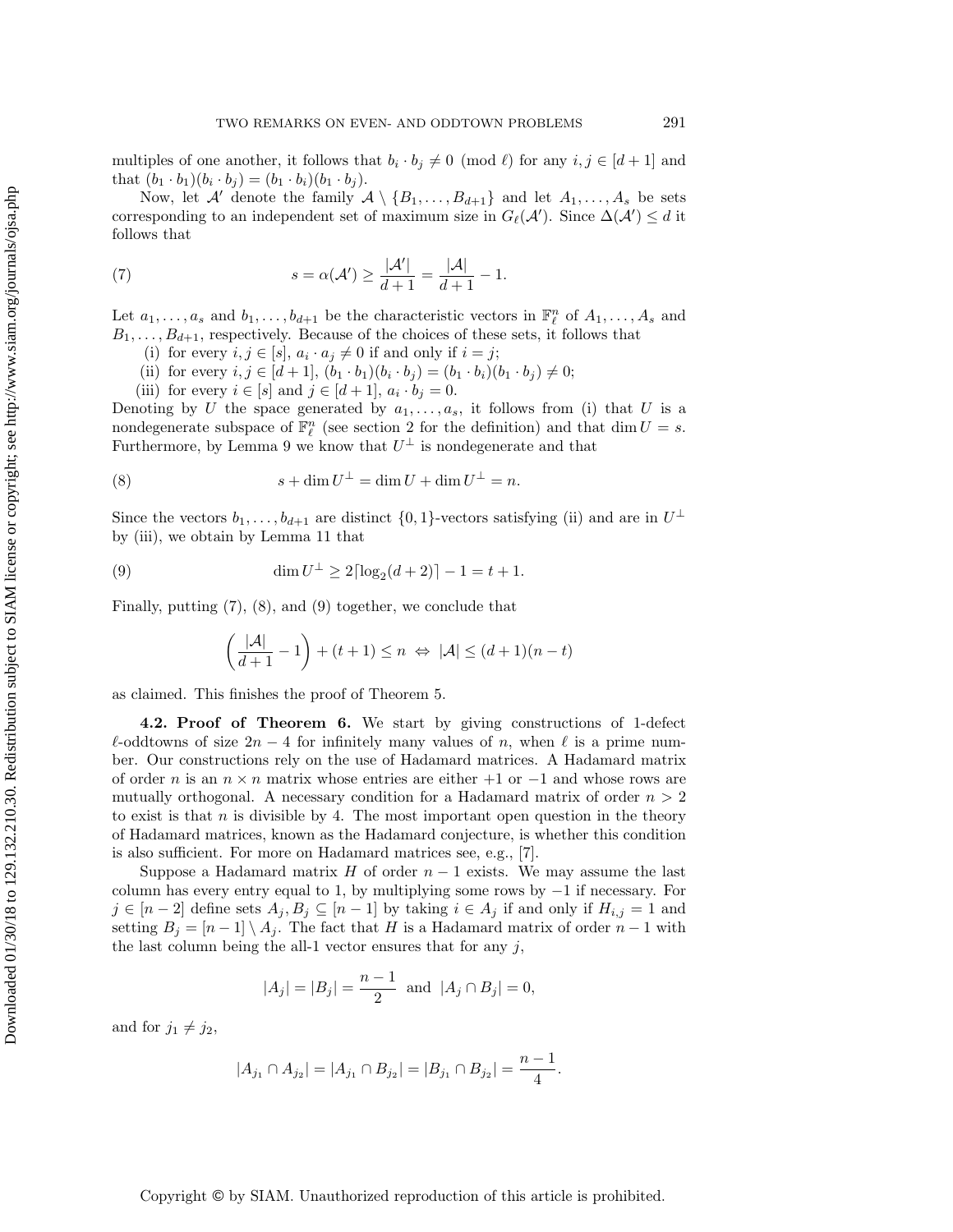Thus, one can easily check that

$$
\mathcal{A} = \{A_1 \cup \{n\}, B_1 \cup \{n\}, \dots, A_{n-2} \cup \{n\}, B_{n-2} \cup \{n\}\}\
$$

is a 1-defect  $\ell$ -oddtown in [n] of size  $2n - 4$ , provided  $n \equiv 5 \pmod{8}$  if  $\ell = 2$  or  $\ell \mid (n + 3)$  if  $\ell > 2$ . Thus, a 1-defect  $\ell$ -oddtown in [n] of order  $2n - 4$  exists provided a Hadamard matrix of order  $n-1$  exists and these divisibility conditions on n are satisfied. We claim now that there are infinitely many values of n for which this holds.

For  $\ell = 2$ , this is ensured by a construction of Paley [\[10\]](#page-15-11) of Hadamard matrices of order  $q + 1$  for any odd prime power q. For  $\ell > 2$ , this is ensured by a result of Wallis [\[14\]](#page-15-12), which states that for any  $q \in \mathbb{N}$  there is  $s_0 \in \mathbb{N}$  such that a Hadamard matrix of order  $2^s q$  exists for any  $s \geq s_0$  (just take n to be of the form  $2^s q + 1$ , where  $q = \ell - 1$  and s is any sufficiently large multiple of  $\ell - 1$ ). We conclude that for any prime  $\ell$  there are 1-defect  $\ell$ -oddtowns in [n] of size  $2n - 4$  for infinitely many values of n.

Now we prove that any 1-defect  $\ell$ -oddtown in [n] has size at most max $\{n, 2n-4\}$ if  $\ell$  is a prime number. Suppose A is a 1-defect  $\ell$ -oddtown in [n]. If all pairwise intersections of sets in A have size  $= 0 \pmod{\ell}$ , then A is an  $\ell$ -oddtown and so, as discussed in the introduction, we have  $|\mathcal{A}| \leq n$ . Otherwise, we can label the sets in A as  $A_1, B_1, \ldots, A_t, B_t, A_{t+1}, \ldots, A_s$   $(1 \leq t \leq s)$  such that the pairs  $(A_i, B_i)$  have pairwise intersection of size  $\neq 0 \pmod{\ell}$  and all other pairwise intersections have size = 0 (mod  $\ell$ ). Let  $a_1, \ldots, a_s$  and  $b_1, \ldots, b_t$  be the characteristic vectors in  $\mathbb{F}_{\ell}^n$ corresponding to the sets  $A_1, \ldots, A_s$  and  $B_1, \ldots, B_t$ , respectively. Note crucially that for  $i \neq j$  we have  $a_i \cdot a_j = |A_i \cap A_j| = 0 \pmod{\ell}$ ,  $a_i \cdot b_j = |A_i \cap B_j| = 0 \pmod{\ell}$ ,  $b_i \cdot b_j = |B_i \cap B_j| = 0 \pmod{\ell}, \ a_i \cdot a_i = |A_i| \neq 0 \pmod{\ell}, \ a_i \cdot b_i = |A_i \cap B_i| \neq 0$  $\pmod{\ell}$ , and  $b_i \cdot b_i = |B_i| \neq 0 \pmod{\ell}$ .

- We consider now two separate cases:
	- 1.  $(a_1 \cdot a_1)(b_1 \cdot b_1) = (a_1 \cdot b_1)^2;$
- 2.  $(a_1 \cdot a_1)(b_1 \cdot b_1) \neq (a_1 \cdot b_1)^2$ .

In each case, either we will show that  $|\mathcal{A}| \leq n$  or we will find  $s+2$  linearly independent vectors in  $\mathbb{F}_\ell^n$ . This then implies that if  $|\mathcal{A}| > n$ , then  $s + 2 \leq n$  and so

$$
|\mathcal{A}| = s + t \le 2s \le 2(n - 2) = 2n - 4.
$$

We consider case 1 first. Let  $v = (a_1 \cdot a_1)b_1 - (a_1 \cdot b_1)a_1$  and note that  $v \cdot a_i = 0$ for any  $i \in [s]$ . Indeed, we have  $v \cdot a_1 = (a_1 \cdot a_1)(b_1 \cdot a_1) - (a_1 \cdot b_1)(a_1 \cdot a_1) = 0$  and for  $i > 1$  we have  $a_1 \cdot a_i = 0$  and  $b_1 \cdot a_i = 0$ , implying that  $v \cdot a_i = 0$ . Moreover, since  $a_1$ and  $b_1$  are distinct  $\{0, 1\}$ -vectors one has  $v \neq 0$ , and

$$
v \cdot v = (a_1 \cdot a_1) [(a_1 \cdot a_1)(b_1 \cdot b_1) - (a_1 \cdot b_1)^2] = 0.
$$

Since  $v \neq 0$ , we can find a vector  $v_1 \in \mathbb{F}_\ell^n$  so that  $v \cdot v_1 \neq 0$ . Define  $v_2 := v - v_1$  and note that  $v \cdot v_2 = -v \cdot v_1$  since  $v \cdot v = 0$ . We claim now that the vectors  $a_1, \ldots, a_s, v_1, v_2$ are linearly independent. Indeed, if

$$
\sum_{i=1}^{s} \alpha_i a_i + \beta_1 v_1 + \beta_2 v_2 = 0
$$

is a linear combination of these vectors, then doing the dot product with  $v$  allows us to conclude that

$$
0 = \beta_1(v \cdot v_1) + \beta_2(v \cdot v_2) = (\beta_1 - \beta_2)(v \cdot v_1)
$$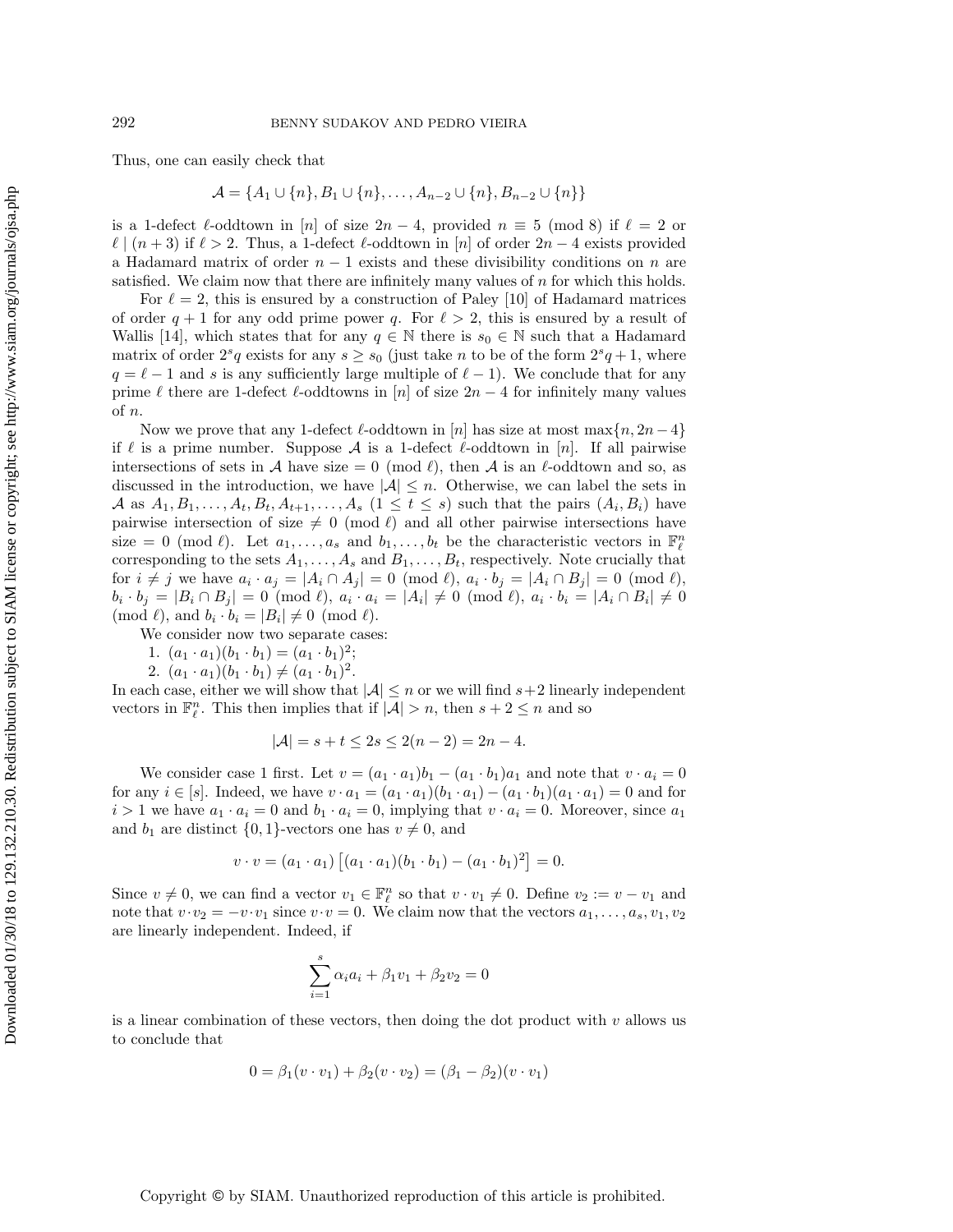and therefore, since  $v \cdot v_1 \neq 0$ , we must have  $\beta_1 = \beta_2$ . Then, since  $\beta_1 v_1 + \beta_2 v_2 = \beta_1 v$ , doing the dot product with  $a_i$  for  $i \in [s]$  we can deduce that  $\alpha_i = 0$ . Finally, since  $v \neq 0$  we can conclude then that  $\beta_1 = \beta_2 = 0$ , and so the vectors  $a_1, \ldots, a_s, v_1, v_2$  are linearly independent as claimed.

We now consider case 2 and assume for the moment that  $t \geq 2$ . We claim that the vectors  $a_1, \ldots, a_s, b_1, b_2$  are linearly independent. Indeed, if

$$
\sum_{i=1}^{s} \alpha_i a_i + \beta_1 b_1 + \beta_2 b_2 = 0
$$

is a linear combination of these vectors, then doing the dot product of the above with  $a_i \in [s] \setminus \{1, 2\}$  allows us to conclude that  $\alpha_i = 0$  and so

$$
\alpha_1 a_1 + \alpha_2 a_2 + \beta_1 b_1 + \beta_2 b_2 = 0.
$$

Now, doing the dot product of the latter with  $a_1$  and  $b_1$  we see that

<span id="page-13-1"></span>

| $\begin{bmatrix} (a_1 \cdot a_1) & (a_1 \cdot b_1) \\ (a_1 \cdot b_1) & (b_1 \cdot b_1) \end{bmatrix} \begin{bmatrix} \alpha_1 \\ \beta_1 \end{bmatrix} =$ |  | $\mathbb{E}\left[\begin{matrix}0\\0\end{matrix}\right].$ |  |
|------------------------------------------------------------------------------------------------------------------------------------------------------------|--|----------------------------------------------------------|--|

Since the determinant of this matrix is nonzero (because we are in case 2), we conclude that  $\alpha_1 = \beta_1 = 0$ . Then, since  $a_2$  and  $b_2$  are distinct  $\{0, 1\}$ -vectors we conclude that  $\alpha_2 = \beta_2 = 0$  and so the vectors  $a_1, \ldots, a_s, b_1, b_2$  are linearly independent as claimed. Finally, if  $t = 1$ , then one can show, similarly to the above, that the  $s + 1$  vectors  $a_1, \ldots, a_s, b_1$  are linearly independent, implying that  $|\mathcal{A}| = s + 1 \leq n$ . This finishes the proof of Theorem [6.](#page-3-2)

<span id="page-13-0"></span>5. Further remarks and open problems. Theorems [1,](#page-1-0) [2,](#page-2-0) and [3](#page-2-1) establish the maximum size of (strong) k-wise  $\ell$ -eventowns and characterize their structure for  $\ell = 2$ . Far less is known for (strong) k-wise  $\ell$ -eventowns with  $\ell > 2$ . A natural analogue of Construction [1](#page-1-1) for  $\ell > 2$  arises from the next construction.

CONSTRUCTION 2. Let  $B_1, \ldots, B_{\lfloor n/\ell \rfloor}$  be  $\lfloor n/\ell \rfloor$  disjoint subsets of  $[n]$  of size  $\ell$ . Then the family  $\mathcal{A} = \{\bigcup_{i \in S} B_i : S \subseteq [[n/\ell]]\}$  is a strong k-wise  $\ell$ -eventown of size  $2^{\lfloor n/\ell \rfloor}$  for every  $k \in \mathbb{N}$ .

Construction [2](#page-13-1) provides a strong  $k$ -wise 2-eventown of maximum possible size for any  $k \geq 2$ , and, in light of Theorem [3,](#page-2-1) this is the unique such family for  $k \geq 3$ , up to the choice of the sets  $B_1, \ldots, B_{\lfloor n/2 \rfloor}$ . Surprisingly, for  $\ell > 2$  $\ell > 2$ , Construction 2 is far from best possible. As mentioned in the introduction, Frankl and Odlyzko [\[5\]](#page-15-3) constructed a strong 2-wise  $\ell$ -eventown of size  $2^{\Omega(\log \ell/\ell)n}$ , as  $n \to \infty$ , which is significantly larger than the families in Construction [2](#page-13-1) for large  $\ell$ .

Interestingly, this phenomenon does not hold only for  $k = 2$ . Indeed, Frankl and Odlyzko's construction can be used to construct a strong 3-wise  $\ell$ -eventown of size  $2^{\Omega(\log \ell/\ell)n}$ , as  $n \to \infty$ . This follows from the next simple lemma, which shows how to create a large strong k-wise  $\ell$ -eventown from a large strong  $(k - 1)$ -wise  $\ell$ -eventown if  $k$  is odd. We leave its proof as an exercise for the interested reader.

<span id="page-13-3"></span>LEMMA 16. Suppose  $\mathcal{A} = \{A_1, \ldots, A_m\}$  is a strong  $(k-1)$ -wise  $\ell$ -eventown on the universe  $[n]$ . For each  $i \in [m]$  define the sets  $A_i^* = (([n] \setminus A_i) + n) \subseteq [2n] \setminus [n]$ and  $B_i = A_i \cup A_i^*$ . If  $\ell \mid n$  and k is odd, then  $\mathcal{B} = \{B_1, \ldots, B_m\}$  is a strong k-wise  $\ell$ -eventown on the universe  $[2n]$  of size  $|\mathcal{B}| = |\mathcal{A}|$ .

<span id="page-13-2"></span>We can also show that for any fixed  $k \in \mathbb{N}$  there are strong k-wise  $\ell$ -eventowns of size  $2^{\Omega(\log \ell/\ell)n}$  as  $n \to \infty$  when  $\ell$  is a power of 2: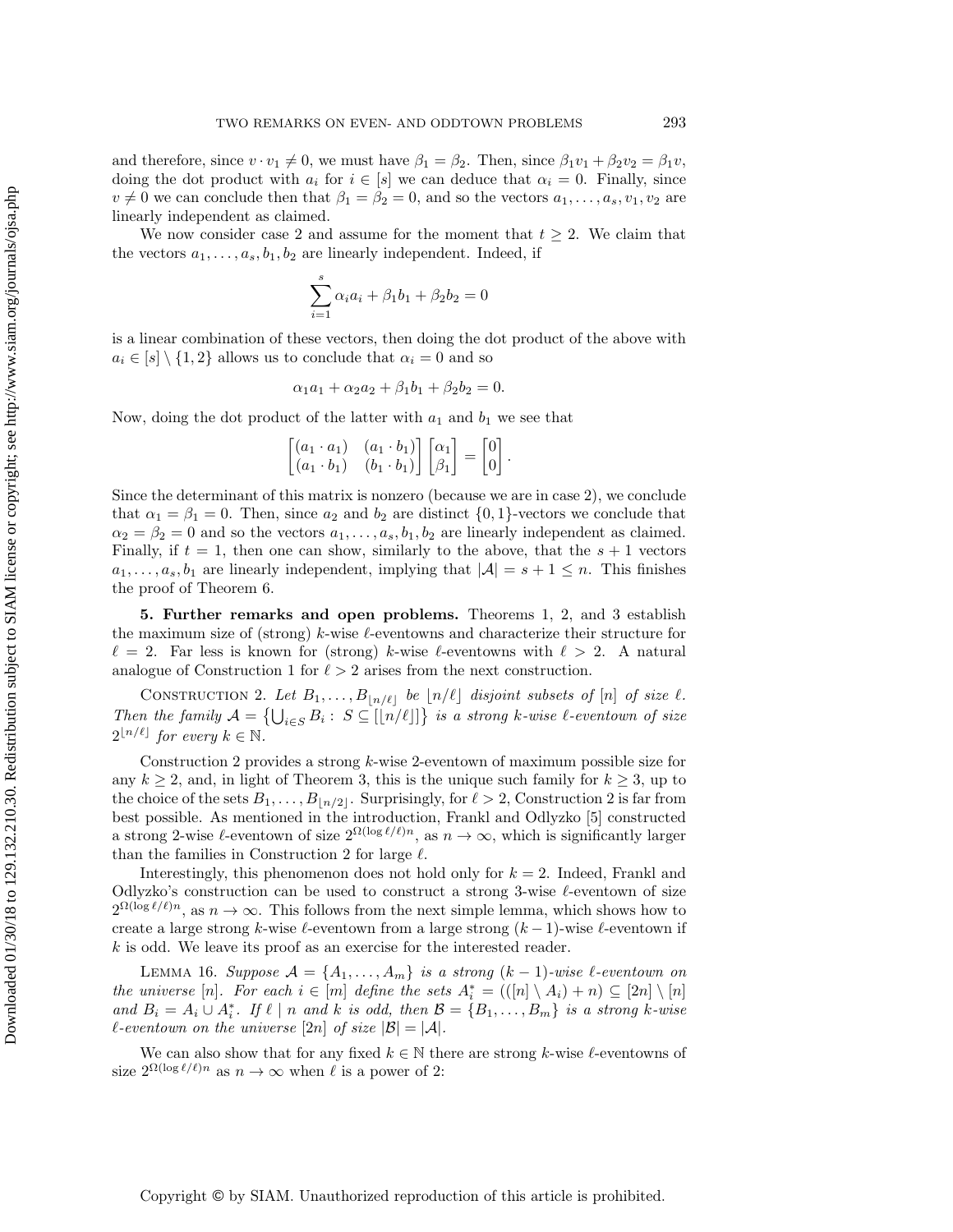LEMMA 17. For any  $k \in \mathbb{N}$  and  $\ell$  a power of 2, there are strong k-wise  $\ell$ -eventowns in the universe  $[n]$  of size  $(2^{k+1}\ell)^{\lfloor n/(2^k\ell)\rfloor}$ .

We give a brief sketch of how to construct such families. We start by recursively defining for  $r \geq 0$  a family  $\mathcal{A}^r$  with  $2^{r+1}$  subsets  $A_1^r, \ldots, A_{2r+1}^r$  of  $[2^r]$  with the property that

<span id="page-14-0"></span>(10) 
$$
2^{r-|S|}
$$
 divides  $\left| \bigcap_{i \in S} A_i^r \right|$  for any set  $S \subseteq [2^{r+1}]$  of size  $|S| \le r$ .

For  $r = 0$  we define  $A_1^0 = \emptyset$  and  $A_1^1 = \{1\}$ . For  $r > 0$ , define for  $1 \leq i \leq 2^r$ the sets  $A_i^r := A_i^{r-1} \cup (A_i^{r-1} + 2^{r-1})$  and  $A_{i+2r}^r = A_i^{r-1} \cup (([2^{r-1}] \setminus A_i^{r-1}) + 2^{r-1})$ . Finally, define  $\mathcal{A}^r = \{A_1^r, \ldots, A_{2r+1}^r\}$ . One can prove by induction on r that this family satisfies property [\(10\)](#page-14-0).

Now, suppose  $\ell = 2^a$ . Property [\(10\)](#page-14-0) implies that  $\mathcal{A}^{k+a}$  is a strong k-wise  $\ell$ eventown in  $[2^{k+a}] = [2^k \ell]$  of size  $2^{k+a+1} = 2^{k+1} \ell$ . For  $j \in [[n/(2^k \ell)]]$  let  $\mathcal{B}_j =$  ${A + (j-1)2^k \ell : A \in \mathcal{A}^{k+a}}$  and define

$$
\mathcal{B} = \left\{ \bigcup_{j \in [\lfloor n/(2^k\ell) \rfloor]} B_j : B_j \in \mathcal{B}_j \text{ for } j \in [\lfloor n/(2^k\ell) \rfloor] \right\}.
$$

A moment's thought shows that B is a strong k-wise l-eventown in [n] of size  $|\mathcal{B}| =$  $(2^{k+1}\ell)^{\lfloor n/(2^k\ell)\rfloor}.$ 

Frankl and Odlyzko conjectured in [\[5\]](#page-15-3) that for any  $\ell \in \mathbb{N}$  there exists  $k(\ell) \in \mathbb{N}$ such that if  $k \geq k(\ell)$ , then any k-wise  $\ell$ -eventown has size at most  $2^{(1+o(1))n/\ell}$  as  $n \to \infty$  (which would be asymptotically tight by Construction [2\)](#page-13-1). Lemma [17](#page-13-2) implies that if such  $k(\ell)$  exists, then  $k(\ell) \ge (1 - o(1))(\log_2 \log_2 \ell)$ , at least when  $\ell$  is a power of 2.

Note that Lemma [17](#page-13-2) shows that at least when  $\ell$  is a power of 2 we have strong  $k$ wise  $\ell$ -eventowns in [n] of size roughly  $2^{C(k)(\log \ell/\ell)n}$ , where  $C(k) \sim k2^{-k}$ . Moreover, if there were an analogue of Lemma [16](#page-13-3) for any  $k$  (not just  $k$  odd), then for any  $\ell \in \mathbb{N}$  one could start from Frankl and Odlyzko's construction and iterate such a lemma  $k - 2$  times in order to obtain a strong k-wise  $\ell$ -eventown in [n] of size roughly  $2^{C(k)(\log \ell/\ell)n}$ , where  $C(k) \sim 2^{-k}$ . We find it plausible that such families exist for any  $k, \ell \in \mathbb{N}$ , provided n is sufficiently large (depending on k and  $\ell$ ).

In Theorem [5](#page-3-1) we showed that for any  $d \in \mathbb{N}$  and  $\ell$  a prime number, any d-defect  $\ell$ -oddtown in the universe [n], for n large, has size at most  $(d + 1)(n - 2(\lceil \log_2(d +$ 2)<sup> $-1$ </sup>), improving Vu's upper bound of  $(d + 1)n$  described at the beginning of section [4.](#page-9-0) Vu [\[12\]](#page-15-5) also showed that there exist d-defect  $\ell$ -oddtowns in [n] of size  $(d+1)(n-\ell \lceil \log_2(d+1) \rceil)$ . These families come from the following construction.

CONSTRUCTION 3. Let  $t = \lceil \log_2(d+1) \rceil$ ,  $s = \ell t$ , and let S be a collection of  $d+1$ subsets of [t]. Moreover, let  $B_1, \ldots, B_t$  be t disjoint subsets of [s], each of size  $\ell$ . For each  $S \in \mathcal{S}$  let  $B_S = \bigcup_{i \in S} B_i$  and define  $\mathcal{B} = \{B_S : S \in \mathcal{S}\}\$ . Then, the family A defined by

<span id="page-14-1"></span>
$$
\mathcal{A} = \{ B \cup \{i\} : B \in \mathcal{B}, i \in [n] \setminus [s] \}
$$

is a d-defect  $\ell$ -oddtown of size  $|\mathcal{A}| = (d+1)(n-s)$ . Indeed, for  $B, B' \in \mathcal{B}$  and  $i, i' \in [n] \setminus [s]$  we have

$$
|(B \cup \{i\}) \cap (B' \cup \{i'\})| = |B \cap B'| + |\{i\} \cap \{i'\}| \equiv |\{i\} \cap \{i'\}| \pmod{\ell}
$$

and the latter is nonzero modulo  $\ell$  if and only if  $i = i'$ .